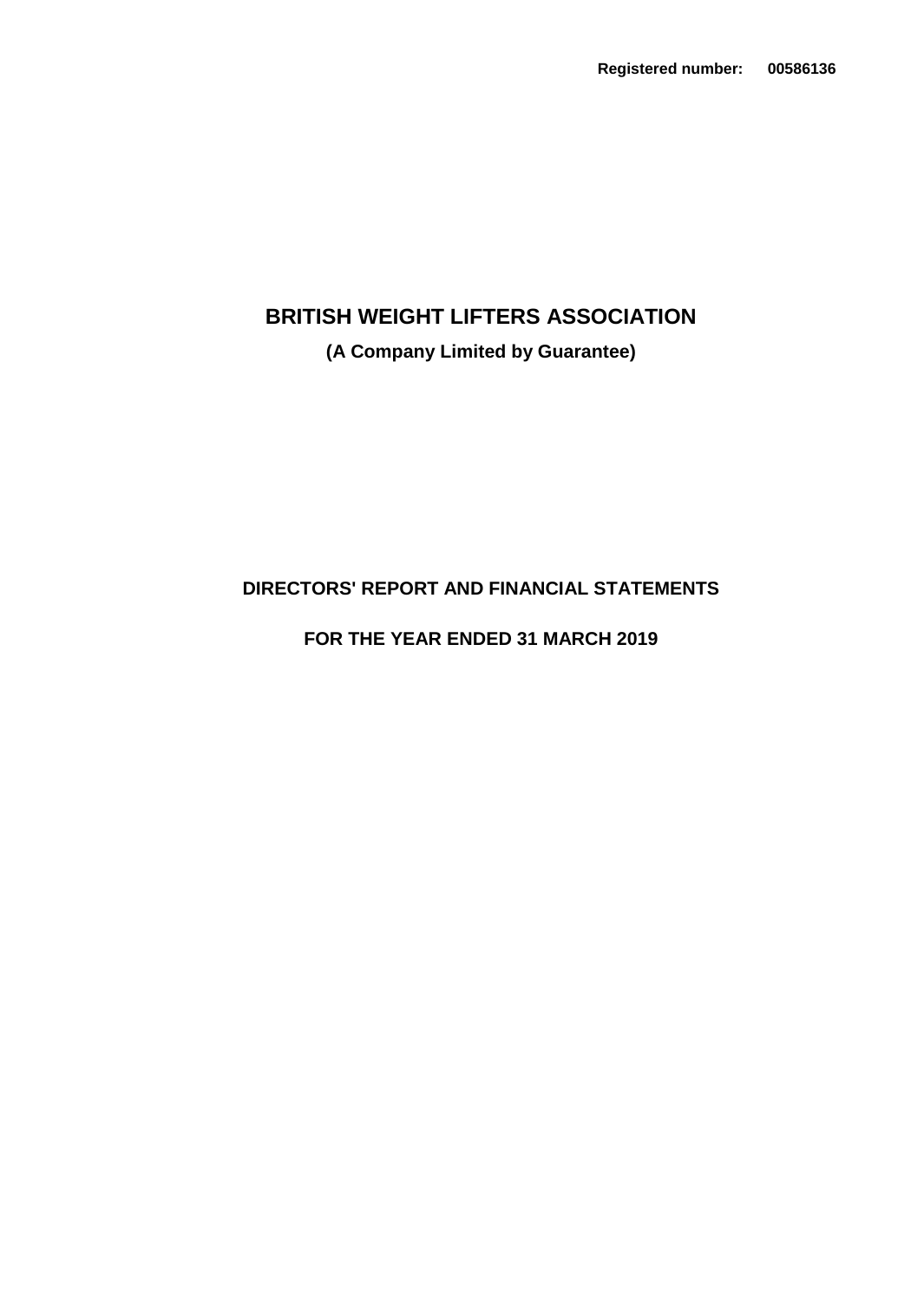## **(A Company Limited by Guarantee)**

## **COMPANY INFORMATION**

| <b>Directors</b>            | A Kinnear<br>A Metcalfe<br>D Knaggs<br>G Taylor<br>J Fenwick<br>K Sotherton<br>M Curtain<br>M Irani<br>N Wood<br>P Roberts<br>R Ashworth |
|-----------------------------|------------------------------------------------------------------------------------------------------------------------------------------|
| <b>Company secretary</b>    | <b>M</b> Martin                                                                                                                          |
| <b>Registered number</b>    | 00586136                                                                                                                                 |
| <b>Registered office</b>    | 1st Floor Office Suite<br>St Ann's Mill<br>Kirkstall Road<br>Leeds<br><b>West Yorkshire</b><br>LS5 3AE                                   |
| <b>Independent auditors</b> | Haysmacintyre LLP<br>10 Queen Street Place<br>London<br>EC4R 1AG                                                                         |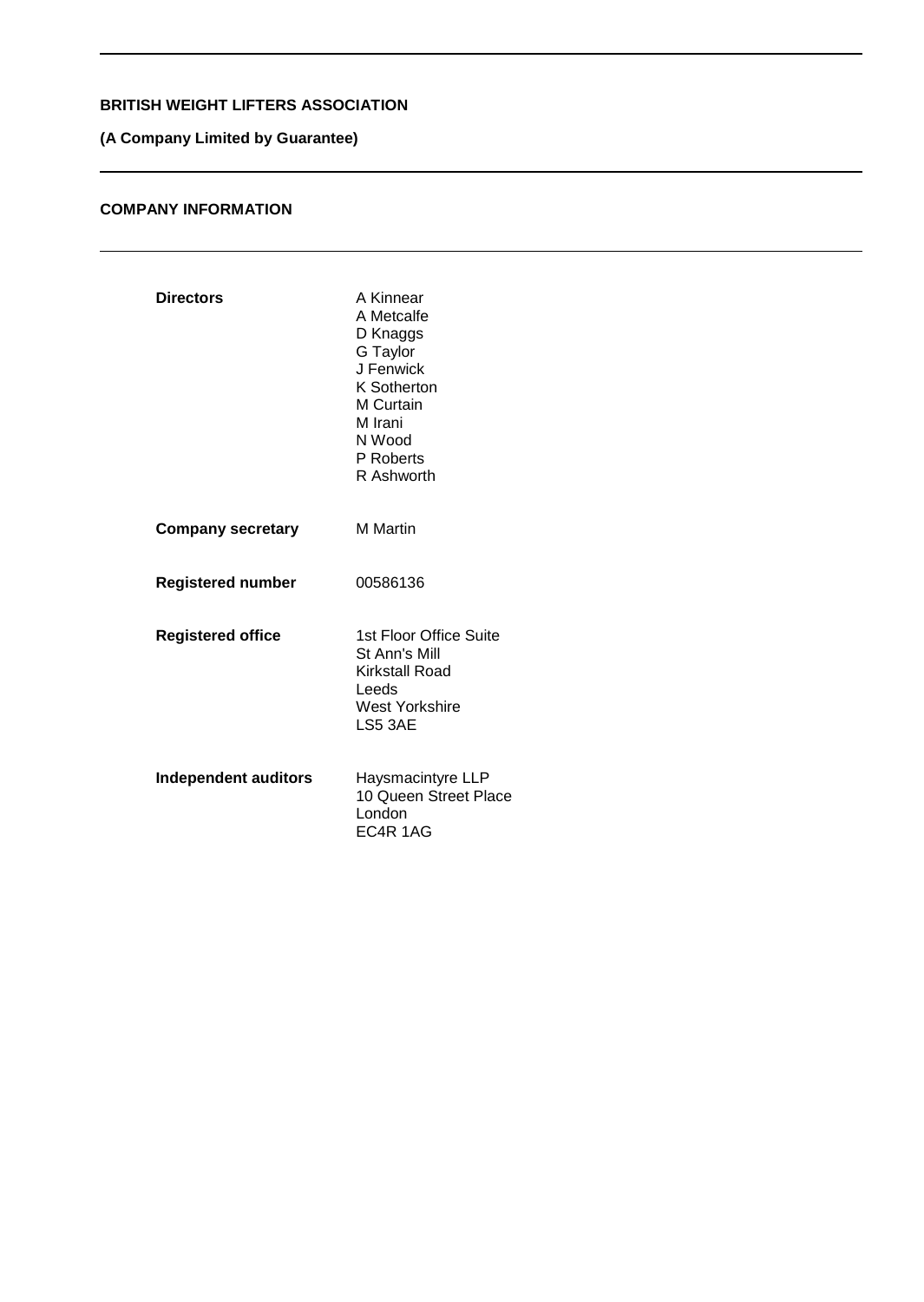## **(A Company Limited by Guarantee)**

## **CONTENTS**

|                                          | Page      |
|------------------------------------------|-----------|
| <b>Directors' Report</b>                 | $1 - 11$  |
| <b>Independent Auditors' Report</b>      | $12 - 14$ |
| <b>Statement of Comprehensive Income</b> | 15        |
| <b>Balance Sheet</b>                     | 16        |
| <b>Notes to the Financial Statements</b> | 17 - 24   |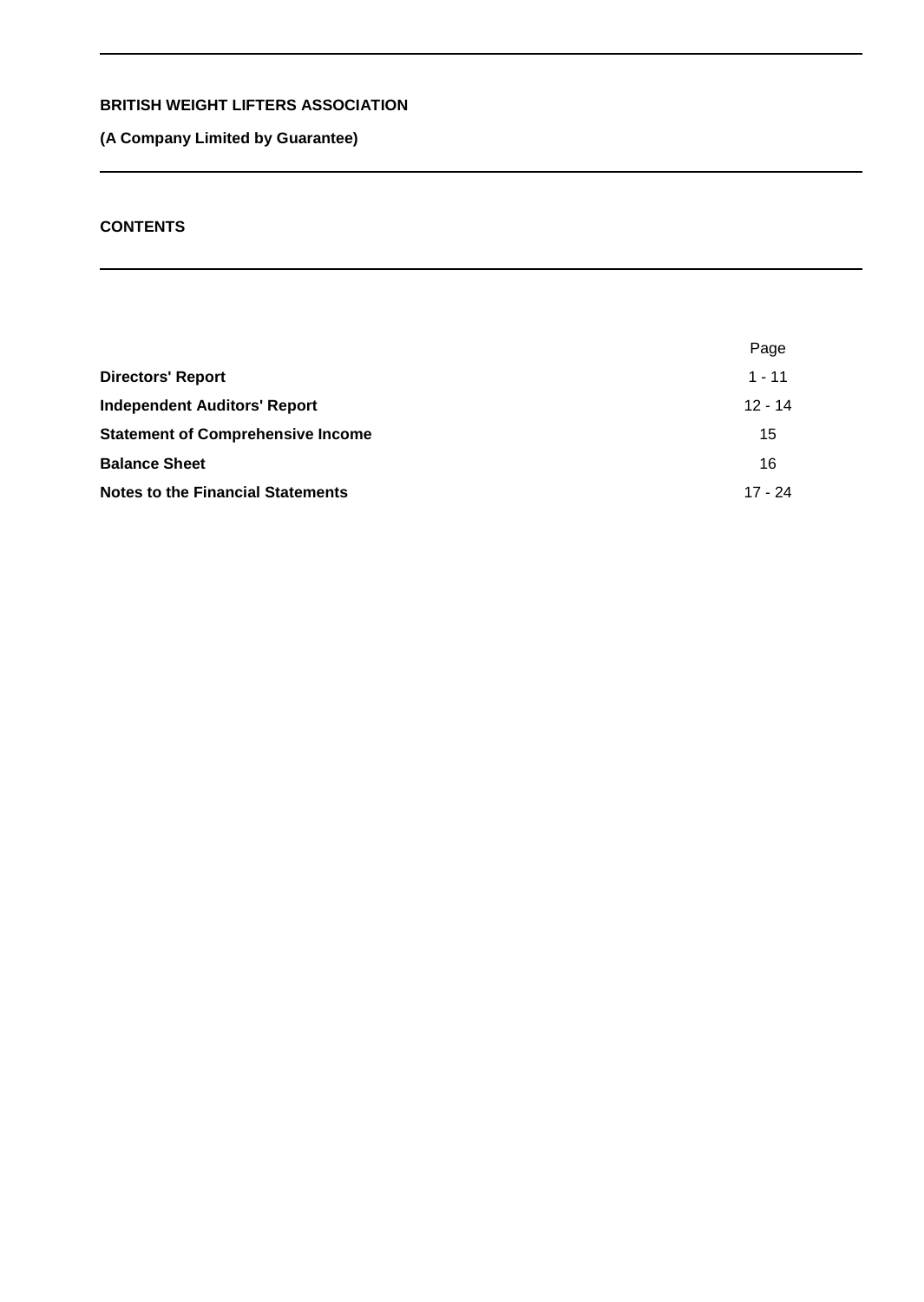#### **(A Company Limited by Guarantee)**

#### **DIRECTORS' REPORT (CONTINUED) FOR THE YEAR ENDED 31 MARCH 2019**

The directors present their report and the financial statements for the year ended 31 March 2019.

#### **Business Review 2018-19**

As I reflect on what was the second year of the current Sport England and UK Sport funding cycle, I am delighted to report a further excellent year of progress on and off the platform.

The year in question proved to be another one of positive consolidation with the organisation building on previous years' successes and strengthening its operational, performance and financial position.

During the year, we concentrated on 3 key areas:

- Developing the sport strategically and operationally in an equal, open and diverse manner
- Continuing to target International medal success with a focus on the Gold Coast Commonwealth Games, WF and WPPO Tokyo qualifying events
- To build a sustainable and well respected National Governing Body that is well placed to bid competitively for what is likely to be diminished public funding in the future

On the platform we celebrated a number of outstanding International and National performances, not least at the 2018 Gold Coast Commonwealth Games. With 11 British medals vindicating the tough selection decisions, it resulted in the most successful Games since 2002 for Home Nation lifters.

Congratulations must go to Emily Musket and Gareth Evans for their standout performances and much-deserved gold medals; to Zoe Smith, Sarah Davies, Louise Sugden and Jack Oliver for their silvers and to Emily Campbell, Zoe Newson, Laura Hughes, Ali Jawad and Owen Boxall for their bronze medals.

With a series of impressively competitive performances, 20 personal bests and 8 British records, all the Home Nation lifters and support teams deserve much credit. It was also extremely pleasing to see the English Female Olympic lifting team win the much-coveted Commonwealth Weightlifting Federation Team Award beating the favourites India into a close second.

From BWL's perspective, I would like to add our thanks to Sport England, Sport Wales, Sport Scotland and Sport Northern Ireland for their support, which was hugely appreciated and ensured all lifters could maximise preparations and ensure they arrived on the Gold Coast in the best shape to be successful.

In other International competitions and with no UK Sport funding for an Olympic Lifting World Class Programme, it was very much a new era with lifters asked to self-fund their dreams to qualify for Tokyo in 2020. Despite this Great Britain not only took large teams to the IWF World Championships in Ashgabat and EWF Seniors in Romania but delivered extremely positive results. Again much credit must go to all the individuals, coaches and all those that added support to the team.

Late in 2018, UK Sport announced a new Aspiration Fund designed to maximise opportunities for those Olympic Lifters with credible Tokyo qualifying opportunities to receive support and backing and ensure the inability to self-fund did not negatively impact Olympic dreams. BWL were successful in their submission to cover 9 lifters – 5 female and 4 male and remain extremely grateful to UK Sport and the National Lottery for this funding.

Our Elite Performance Para-Powerlifting Programme benefited from continuing UK Sport investment, which enabled on-going reviews, improvement and development of the infrastructure and culture for sustained success at all levels of the sport. Under the leadership of Tom Whittaker and supported by a high-class team and coaching environment, the athlete-focussed programme continued to make huge strides. Despite some serious challenges around the health and fitness of two of the most senior lifters, there were a number of very real successes as year two stakeholder targets were surpassed. It was especially pleasing to see the emergence of some exciting new talent, such as Olivia Broome and Louise Sugden, to complement the more experienced and well-established squad members. There is a real sense of excitement, confidence and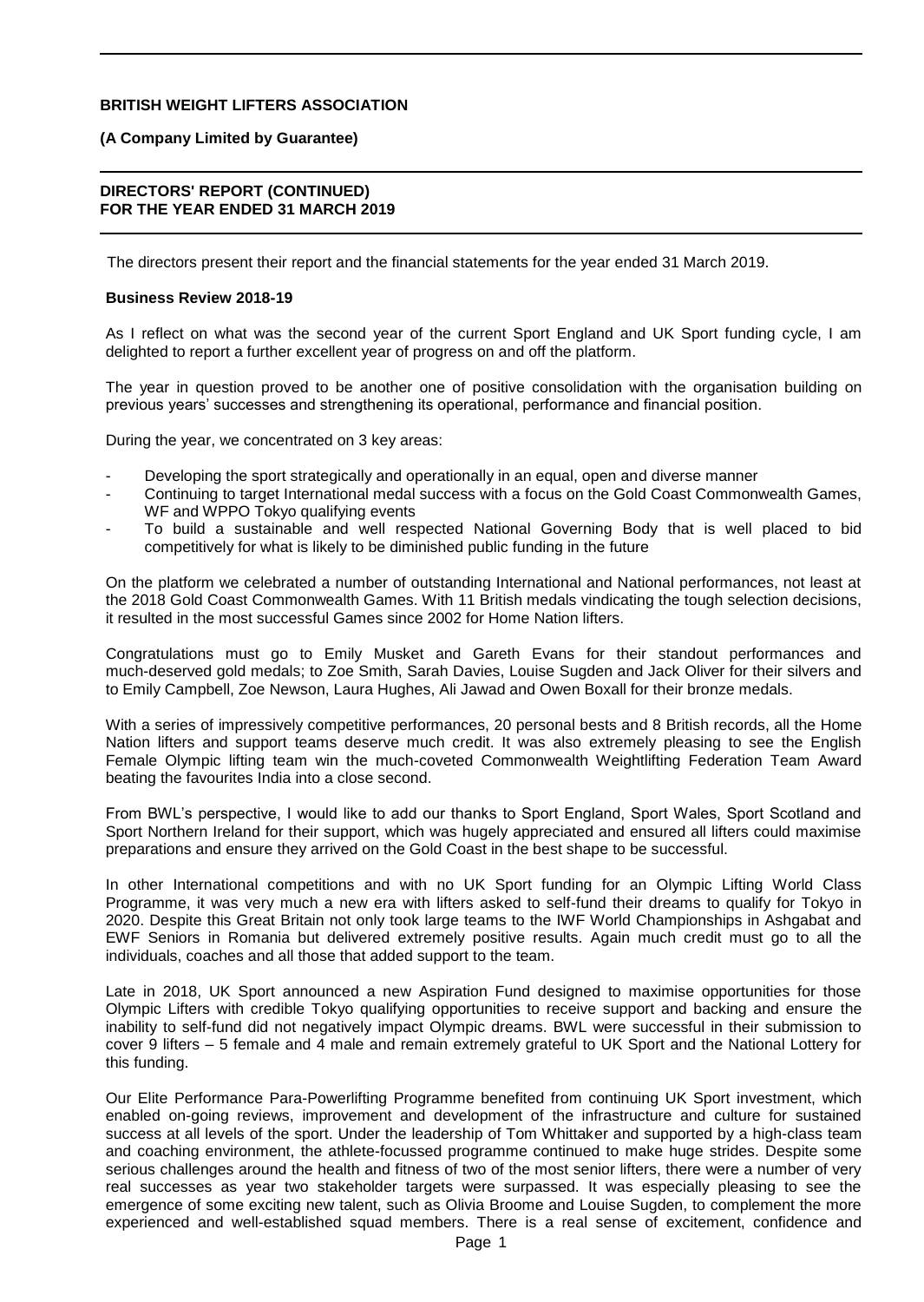#### **(A Company Limited by Guarantee)**

### **DIRECTORS' REPORT (CONTINUED) FOR THE YEAR ENDED 31 MARCH 2019**

anticipation as the team look forward to Tokyo, Paris and beyond.

The year has also seen further positive progression of our revised talent pathway. Now in its second year, it has not only delivered against Sport England milestones but has played a major role in accelerating the development of lifters and coaches in the sport. With new National and Regional squads and an Academy network now established, BWL has a platform to support our growing number of outstanding young lifters, as well as recognising and developing the critical role of the coaches.

From an operational perspective, we worked tirelessly throughout the year to develop the sports of both Weightlifting and Para-Powerlifting through an improved competition infrastructure, communications and establishing new partnerships to highlight the diversity, accessibility and very real benefits of our sport, helping wider communities to be more active, fitter, healthier and stronger.

With the knowledge that Government funding is far from guaranteed, there has also been a real focus on increasing our own revenue streams and becoming more operationally profitable with the aim of implementing a strategy that will drive the organisation towards long term sustainability.

Sport England's funding remains subject to achieving pre-agreed and ring-fenced milestones around improving the sport's core offer, all of which were surpassed in the year.

Nationally, competitions remained a priority, as we aimed to offer all our active lifters every opportunity to showcase their talents in safe, high quality facilities and environments. We continued to expand the portfolio of events across all age groups and levels of ability, including junior, senior and masters, to achieve a true celebration of our sport. Record entries and attendances for the fifth consecutive year at BWL competitions proved that our sport can provide enjoyable, value for money entertainment that engages a growing audience.

We should not forget the key roles that all our coaches, clubs, technical officials and volunteers play and the directors are keen to acknowledge gratefully their continued time, passion and expertise. They really are the bedrock of our sport and without whom the expanded competitions programme would not be possible.

Recreationally, the sport continues to evolve and progress, with a focus on offering equal and inclusive opportunities to an increasingly diverse audience. Over the last year, there have been 83 BWL recognised Tier 3 and 19 National Tier 1 or Tier 2 competitions delivered over the year accommodating over 3,500 lifters, 150 Technical Officials and 360 coaches. Most encouraging was that 47% of these lifters were female (in 2013 we had just in total over 600 lifters of which only 13% were female), whilst 36% came from deprived post code areas.

Whilst weightlifting is becoming more popular, it is important we maintain our values and ensure it still remains a sport for all that is truly diverse in nature and easily accessible.

In line with previous years, membership has increased by 10% along with the number of affiliated clubs which rose by 25% to 182. Similarly, the number of accredited BWL trained new coaches increased by 25% to 1,064 in the year, proving that the introduction of e-learning platforms and the ongoing development of fully accredited and diverse education and learning programmes, would pay dividends in helping grow BWL's influence and interest in the sport, as well as having a positive impact on the balance sheet.

Commercial income has also been supported through maintaining and developing a number of key commercial partnerships - an increasing requirement as we seek to reduce our dependence upon public funding. We remain extremely grateful to our partners who continue to support our classic yet developing sport with growing reach and influence in a dynamic sport and leisure market.

We continue to explore additional commercial opportunities as we strive to be successful and sustainable but realistically there will still be many challenges ahead. It may not be easy to balance all stakeholders' expectations all the time and there will be some tough decisions to make but we now have a stronger foundation in place to face the challenges that lie ahead.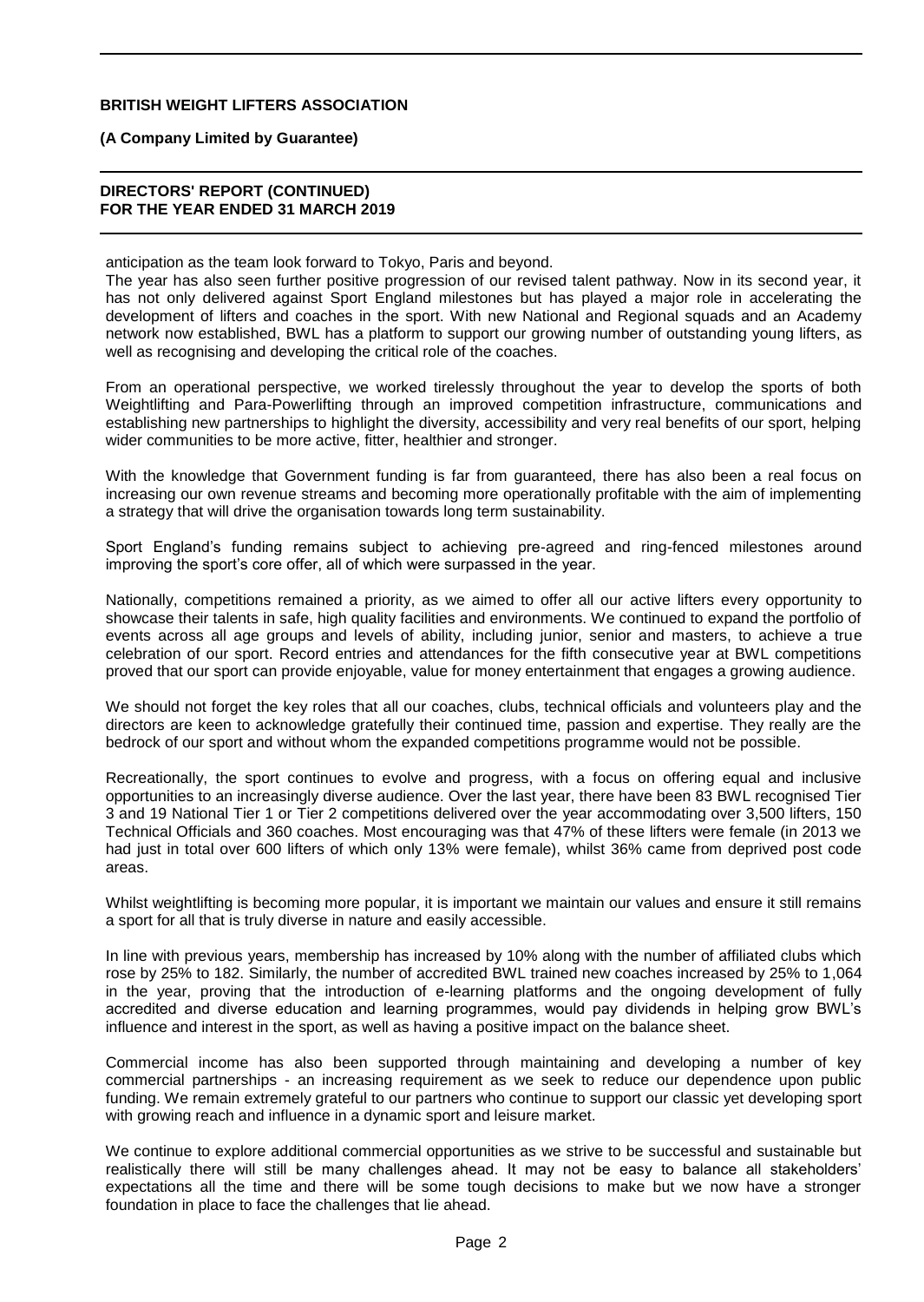#### **(A Company Limited by Guarantee)**

#### **DIRECTORS' REPORT (CONTINUED) FOR THE YEAR ENDED 31 MARCH 2019**

#### **Financial Performance**

The Board of Directors (the Board) is pleased to report that the audited accounts for the year ended 31 March 2019 show a slender surplus of £7,244 (2018: surplus £63,363) on income of £1,395,230 (2018: £1,523,466).

Although down on the previous year, the surplus generated is higher than the Board's expected break-even budget and is mainly due to the reduction in funding from Sport England of £125,000 and in particular £76,000 less in back office support. This year on year reduction in Sport England will continue throughout the cycle, highlighting the importance for BWL to continue to seek greater independent revenue streams.



The year end result maintains positive operational progress and builds upon the reserves, which increased to £107,640 (2018: £100,396).

As the position is improving, the Board has explored options to re-invest its reserves but feels it is currently too soon as currently they only represent the equivalent of less than four weeks' operating expenditure. Given that we aspire to maintain reserves at a sum equivalent to 12 weeks' operating expenditure, we must continue to operate prudently within defined budgets.

At the year ended 31 March 2019, the accounts showed a fall in Government grants from £1,133,723 to £921,778.

As a result, expenditure particularly in Sport England ring-fenced funded projects and Commonwealth Games support decreased in value to £453,646 (2018 £635,750).

Faced with the challenges of moving towards sustainability, the organisation has increased commercial and membership income over the period by 21% to £473,452 (2018 £389,743). This includes a 25% growth in terms of revenue from membership income.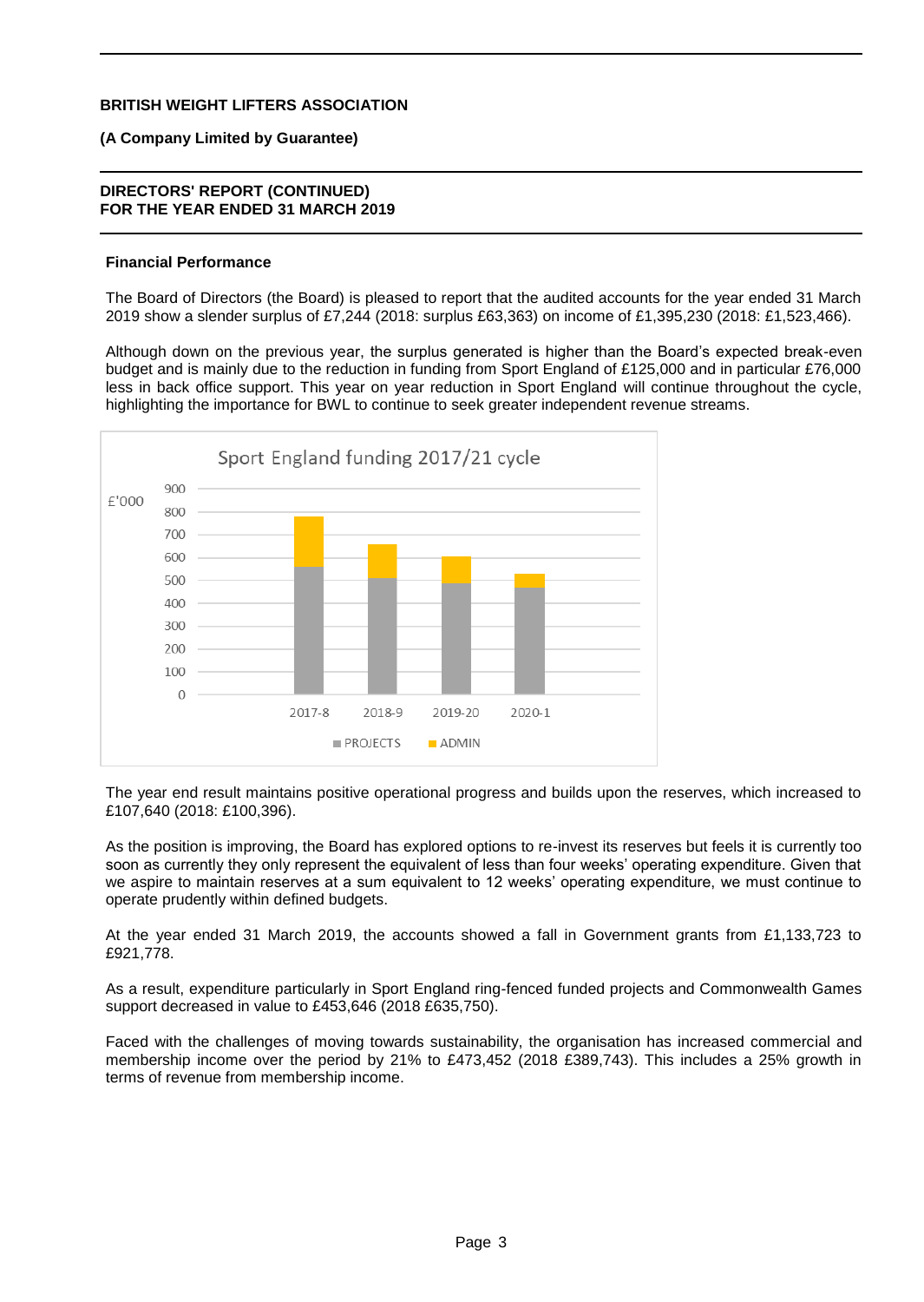## **(A Company Limited by Guarantee)**

## **DIRECTORS' REPORT (CONTINUED) FOR THE YEAR ENDED 31 MARCH 2019**





As a result of the reduction in financial support from the government and in order to maintain our operating capabilities the Board took the decision to maintain existing levels of staffing, even though it meant an increasing responsibility to cover the costs of members of staff and back office support. However, we have continued to control administration costs which remain at 12% of total expenditure. Again, as project funding from Sport England reduced, expenditure on projects decreased in line with expectations.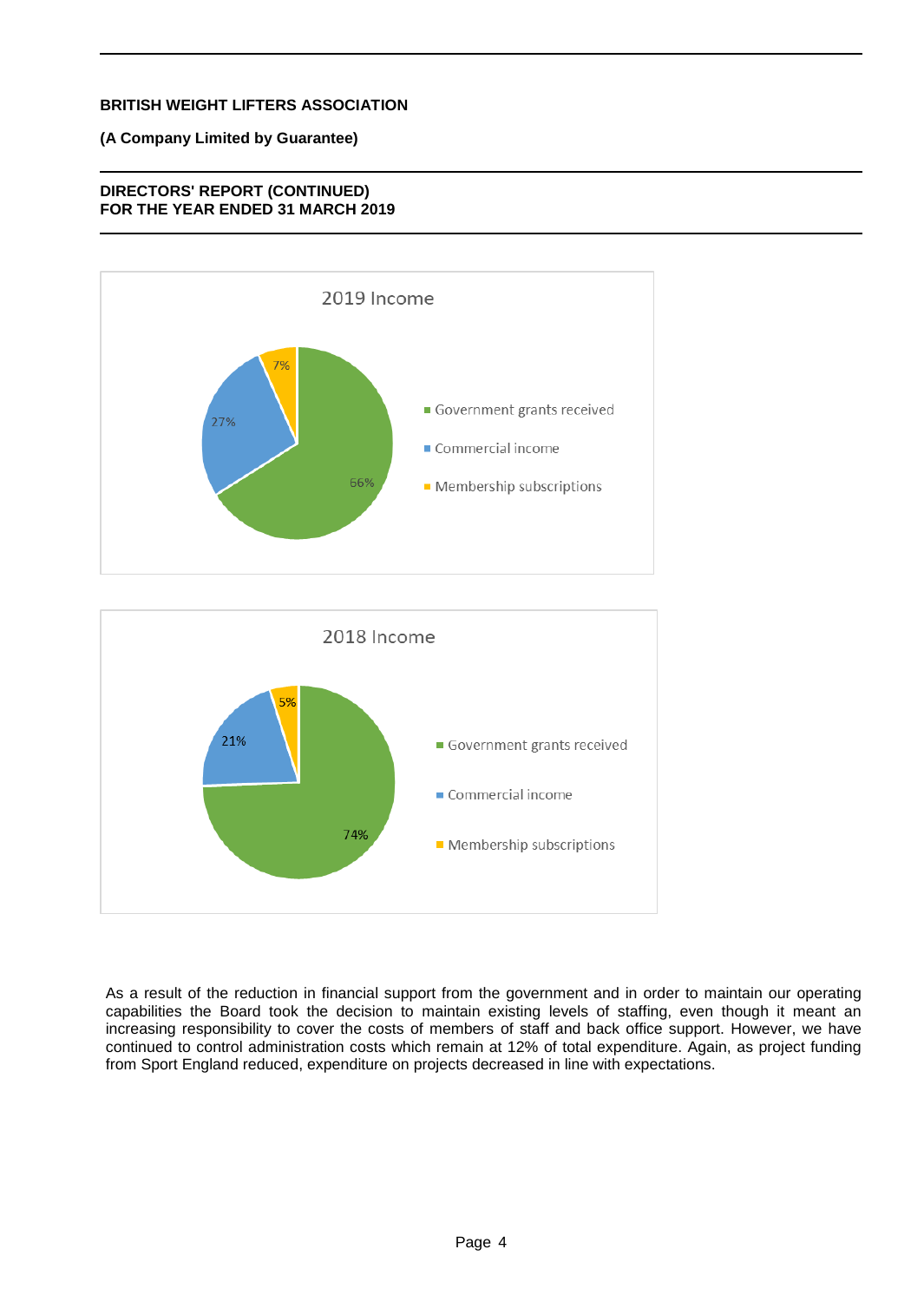## **(A Company Limited by Guarantee)**

## **DIRECTORS' REPORT (CONTINUED) FOR THE YEAR ENDED 31 MARCH 2019**





Although acutely aware that the reserves remain low and require constant monitoring, the balance sheet has strengthened and reserves, which have increased by 15% over the previous year, further evidence that the organisation is both more financially stable and heading in the right direction.

With pressure on Government funding likely to continue for the foreseeable future, it remains imperative we aim to further grow membership numbers, optimise our commercial assets and increase sources of self-generated income, whilst carefully managing all areas of expenditure.

The future may still be challenging, and we may have much work still to do but we remain confident we are in a stronger position to embrace further change positively and drive the sport forwards towards future success.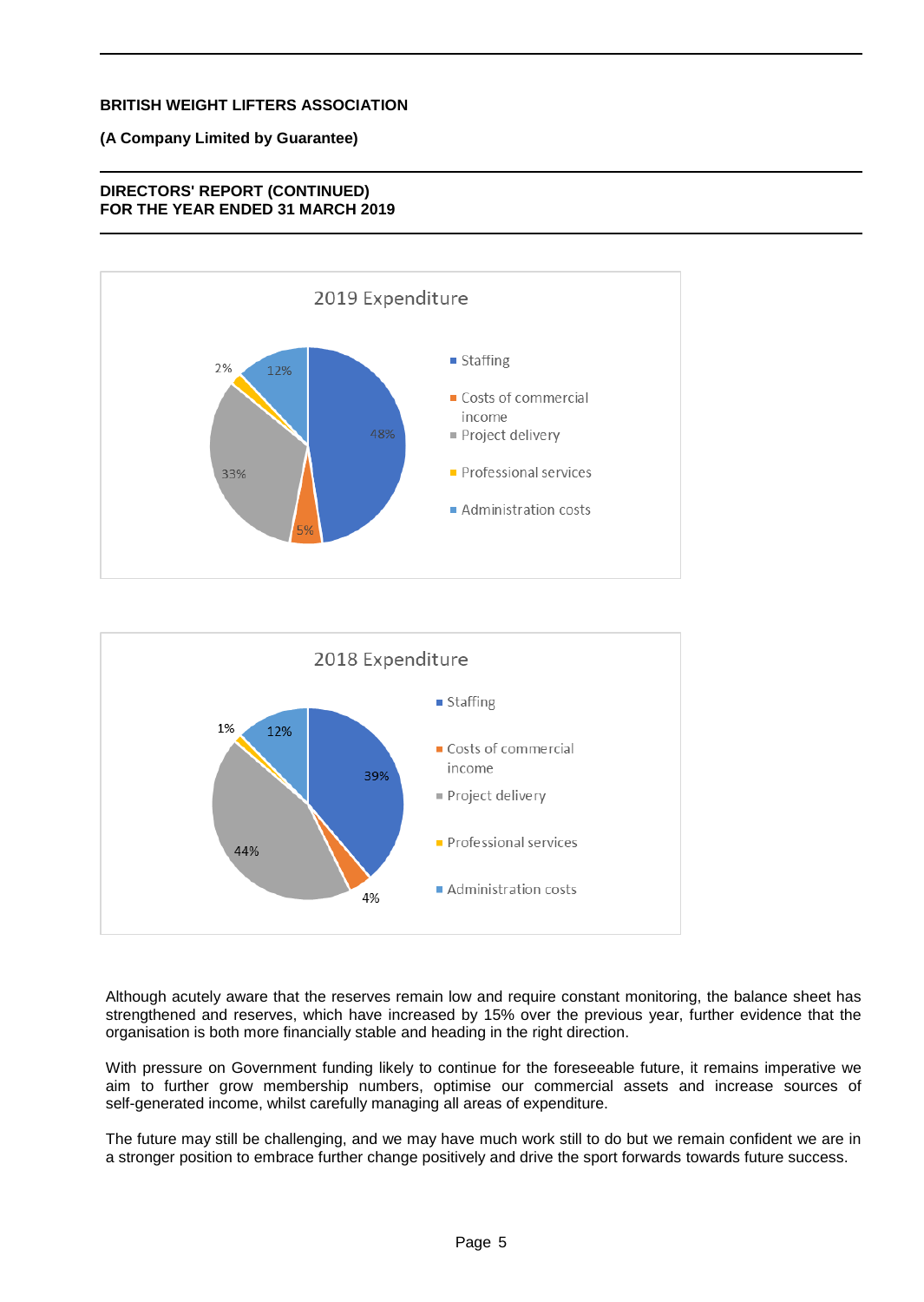#### **(A Company Limited by Guarantee)**

#### **DIRECTORS' REPORT (CONTINUED) FOR THE YEAR ENDED 31 MARCH 2019**

#### **Governance**

British Weight Lifters' Association trading as British Weight Lifting is a company limited by guarantee. It is the NGB for the sports of Olympic weightlifting and Paralympic-Powerlifting in the United Kingdom. We are responsible for the growth and success of weight lifting at every level. Our work sees us support a network of weight lifting bodies, clubs and gyms across the UK, together with thousands of people involved actively in Olympic and Paralympic-powerlifting disciplines.

We believe that we can play an important role in making weight lifting a part of everyday life and a means to tackle national inactivity. In doing so, we believe we can help create a healthier, happier and stronger nation. Our current strategy covering the period 2016-2021 is available at: http://britishweightlifting.org/resources/bwl-strategy-2016-21.pdf .

The Board believes it operates at a high standard of Governance and as such are pleased to report that the organisation received further confirmation during the year from UK Sport and Sport England that it remained fully compliant with the Code for Sports Governance.

Continuing compliance with the Code will be monitored by Sport England and UK Sport. Meantime, our commitment to the highest standards of governance remains undiminished. We have an action plan in place to continue to improve our governance framework. In particular, we recognise we have further work to do in and are committed to develop better equality and diversity throughout the organisation – in Board membership, workforce and participation.

The Board met five times during the year under review and the minutes of Board meetings are published on our website at http://britishweightlifting.org/about/governance. The Board reviewed its effectiveness and collective skills set during the year in accordance with good practice.

The Board is supported by a framework of sub-committees comprising Audit and Risk, Commercial and Development, Nominations, International Relations and Performance (to include Selection and Appeals). All are chaired by a Board member and some also comprise either co-opted and/or appointed members. Other sub-committees include England Weight Lifting (chaired by a BWL Board member), Scotland Weightlifting and Northern Ireland Weightlifting. The latter two are chaired by a member of their appointed committee).

All sub-committees operate under terms of reference approved by the Board and met face-to-face and/or virtually throughout the year, minuting such meetings and reporting to the Board at the Board meeting immediately subsequent to the sub-committee meeting.

During the year a number of Board members retired as their initial 4-year terms came to an end. I would particularly like to thank and acknowledge the huge contribution of Peter Rowley OBE who retired as BWL Chair after 5 years. He has led the organisation with great pride and distinction through some challenging times and has been a key figure leading the transformation of a very traditional and Corinthian Olympic sport.

BWL is certainly a stronger organisation than the one he inherited. Governance arrangements, financial position, medal successes at international level, commercial and membership revenues and participation at grass roots level have considerably improved over his period in charge.

We are also immensely grateful to Catherine Eastham, Michele Verroken and Malcolm Boyd who retired in September 2018 and the Board will certainly miss their collective expertise, knowledge and commitment that has helped shape and strengthen the organisation over the past 5 years.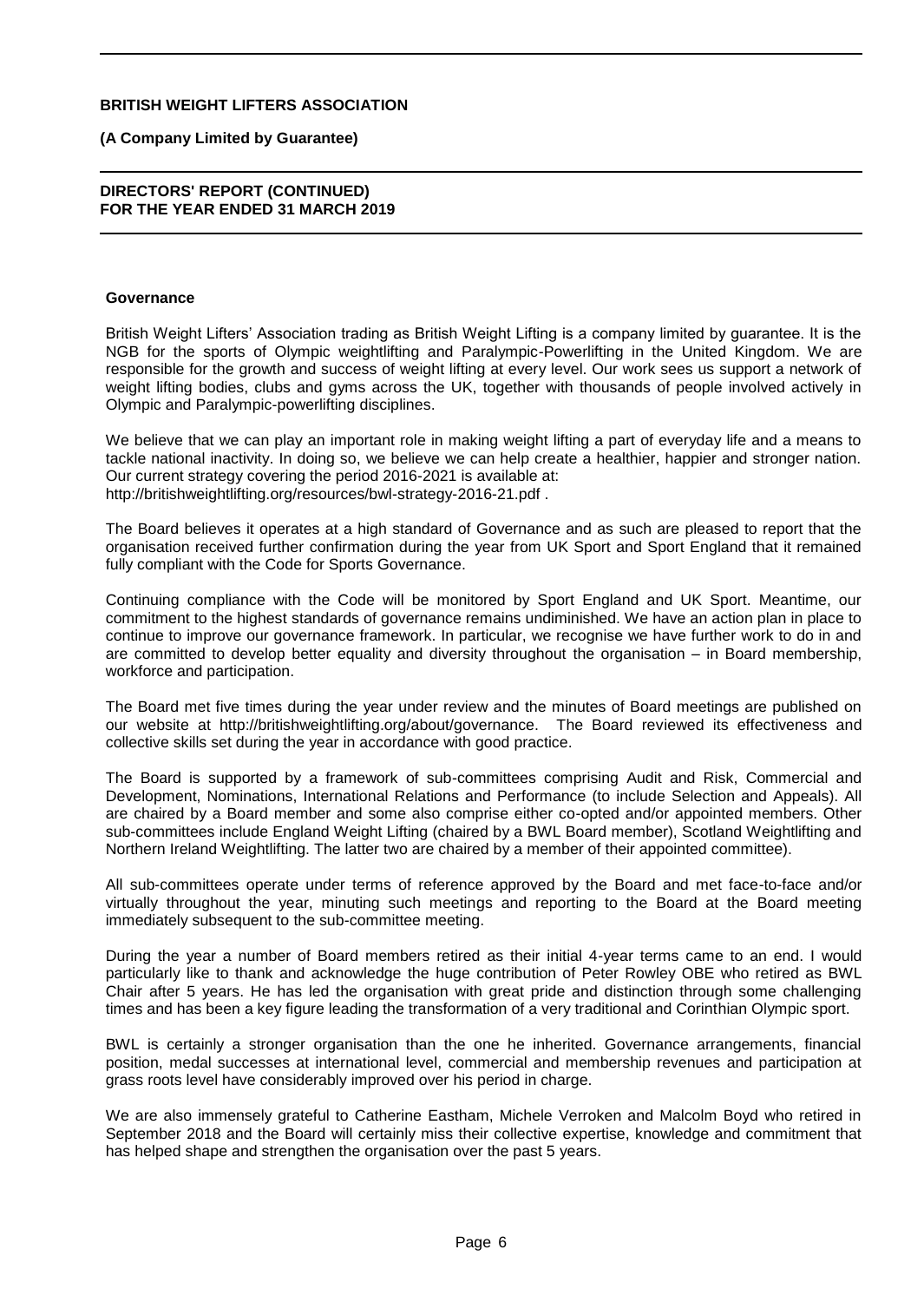### **(A Company Limited by Guarantee)**

#### **DIRECTORS' REPORT (CONTINUED) FOR THE YEAR ENDED 31 MARCH 2019**

#### **Attendance at Board Meetings 2018/19**

| Name                                 | Number of Meetings attended | Maximum possible number |
|--------------------------------------|-----------------------------|-------------------------|
| Peter Rowley OBE (Chair - retired    |                             |                         |
| 30 Sept 2018)                        | 3                           | 3                       |
| Patrick Roberts (interim Chair - Oct |                             |                         |
| 1 onwards)                           | 5                           | 5                       |
| Guy Taylor (INED)                    | 4                           | 5                       |
| Kelly Sotherton (INED)               | 3                           | 5                       |
| Mehernoosh Irani (NED)               |                             | 5                       |
| David Knaggs (INED)                  | 2                           | 5                       |
| Catherine Eastham (INED) Retired     |                             |                         |
| 30 Sept 2018                         | 3                           | 3                       |
| Malcolm Boyd (NED) Retired 30        |                             |                         |
| Sept 2018                            | 2                           | 3                       |
| Michele Verroken (INED) Retired      |                             |                         |
| 30 Sept 2018                         |                             | 3                       |
| Rupinder Ashworth (INED)             | 2                           | 2                       |
| Jane Fenwick (INED)                  | 2                           | 2                       |
| Neill Wood (INED)                    | 2                           | 2                       |
| Matthew Curtain (NED)                |                             | 2                       |
| Ashley Metcalfe (CEO Ex-Officio)     | 5                           | 5                       |
| Mark Martin (Company Secretary)      | 4                           | 5                       |

#### **Equality, Diversity & Inclusivity**

BWL is fully committed to providing equal opportunities to all employees, potential employees, past, present and potential members and participants, coaches, instructors, volunteers and officials.

Our commitment to equal opportunities ensures everyone is treated fairly and on an equal basis. We do not condone discrimination on the grounds of sex, age, disability, race, colour, nationality, ethnic or national origin, religion or belief, sexual orientation, pregnancy or maternity or marital or civil partnership, gender reassignment or social status.

#### **Strategic Plan**

Inclusivity is one of our core values running through the heart of BWL's 2016-2021 Strategic plan, as we strive to ensure our sport is accessible and attractive to the widest audience. We encourage all connected to weightlifting to embrace diversity and we are actively seeking new partnerships to broaden our offer.

In our Strategic Plan 2016-21 we have committed to increasing the diversity of volunteers (including Board and committee members), participants, instructors, staff and our wider workforce.

Although we lead the World in terms of Female Technical Officials, we are working on a number of initiatives to encourage more women, especially female coaches, people with disabilities and people from black and ethnic minorities to become more actively involved in all aspects of the BWL's activities. We have also produced guidance for our affiliated clubs on welcoming transgender participants and people from different ethnic and faith groups.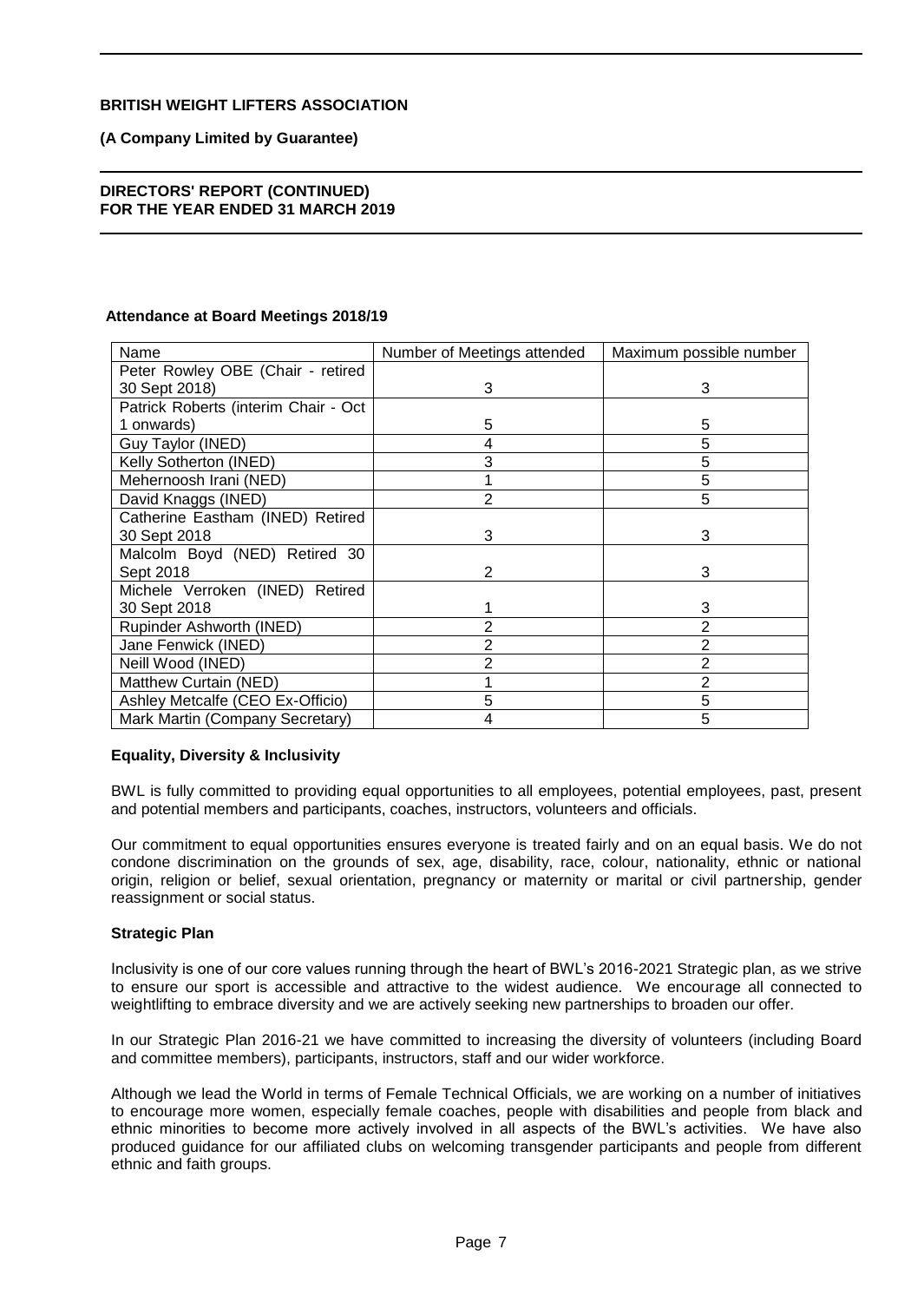#### **(A Company Limited by Guarantee)**

#### **DIRECTORS' REPORT (CONTINUED) FOR THE YEAR ENDED 31 MARCH 2019**

#### **Equality Standard**

To ensure the organisation remains fully compliant, BWL is fully committed to achieving the essential levels of Equality Standard for Sport, established by the Sports Councils as a benchmark for the governing bodies to whom they provide funding. During the year, BWL achieved the Preliminary Level and will over the next two years work towards the Intermediary Level to demonstrate that equality is embedded throughout the organisation, its functions, policies, and all its staff and volunteers.

BWL will seek over this period to continue to grow the number of women and girls participating in the sport as well as making significant changes to the corporate governance of the organisation, which has led to wide scale reform of the Board of Directors with the intention of becoming far more reflective of the sport and society as a whole.

#### **BWL Events and Membership**

BWL welcomes all participants, volunteers, coaches, spectators and technical officials to all BWL events regardless of race, colour, nationality, ethnic or national origin, religion or belief, disability, gender, sexual orientation or marital status and will not discriminate against any individual or group.

Whilst the numbers of active participants are now extremely close to an equal gender balance, we continue to work hard towards maintaining this ratio and welcoming individuals of any gender.

#### **BWL Board Diversity**

30% of the 10 BWL board members are female, with all 10 members varying in age and background.

Two members are from a minority ethnic group and one of our Athlete representatives is disabled. A total of 6 are Independent of the sport. There are two athlete representatives – one male and one female, who are invited to attend all meetings.

#### **Board Recruitment**

Board vacancies are advertised openly using a wide range of media, including Stakeholder websites, Women on Boards and the Sporting Equals Leader board. Candidates are shortlisted by our appointed Nomination Committee on the basis of their competences, knowledge, skills and experience, taking account of any skills gaps in the competences of the remaining Board members.

Where there is more than one candidate with a similar range of skills and competences, the Nomination Committee use positive action with the aim of ensuring that, if possible, the shortlist includes suitably skilled women, people with disabilities and people from BAME backgrounds.

#### **BWL Commitment and Day-to-Day Practice**

BWL commits to ensuring that equality and diversity procedures, policies and practices are active at all times throughout organisation, including in internal and external facilities.

Our target is to maintain a position where a minimum of 30% of Board members are from each gender, maintain as close to possible an equal (50/50) split in competition entries, technical officials and develop and grow the number of high-quality female coaches.

#### **Monitoring**

BWL conducts regular equality monitoring of all groups (Board, staff, job applicants, members, coaches, instructors, officials, elite squads).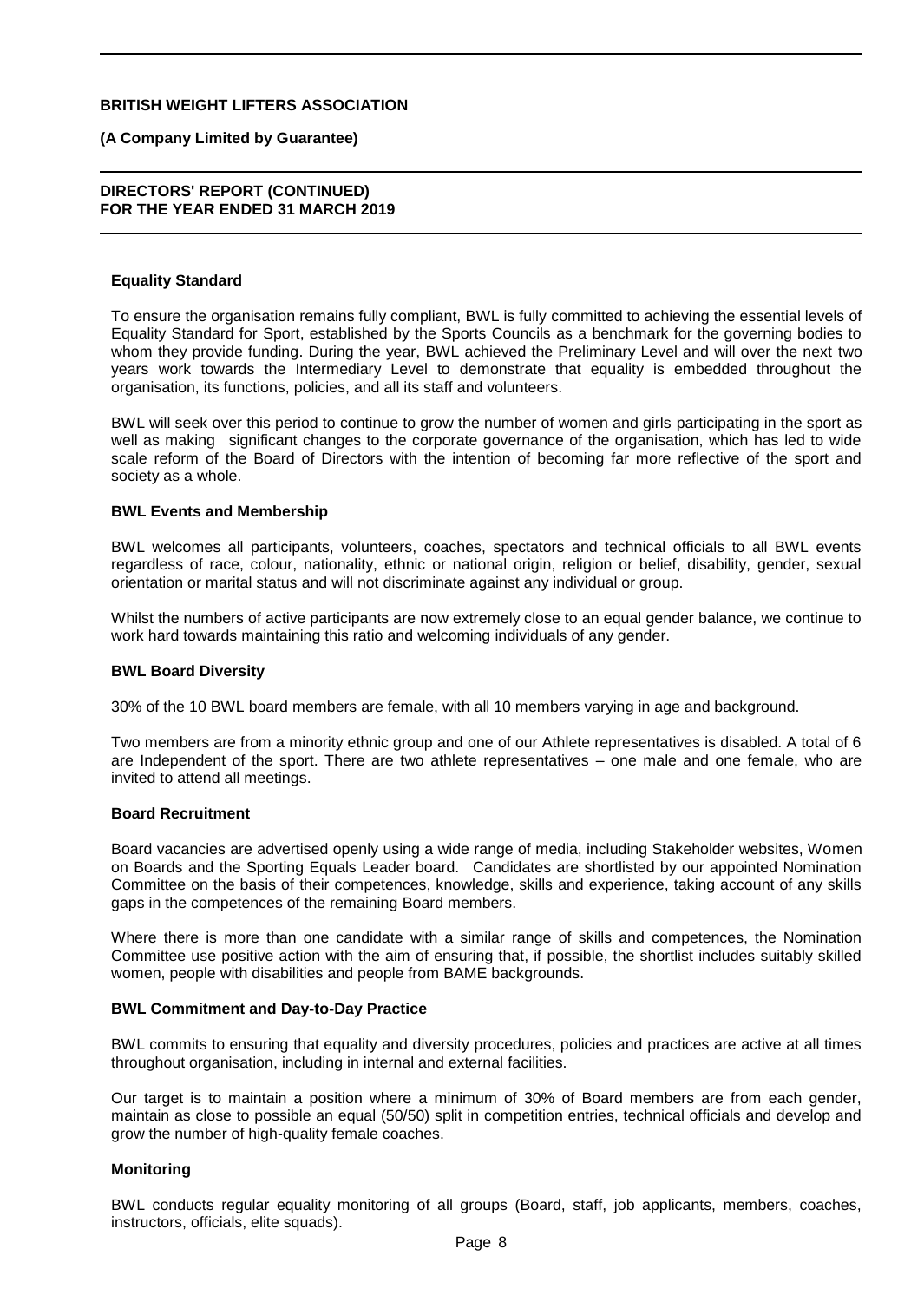#### **(A Company Limited by Guarantee)**

#### **DIRECTORS' REPORT (CONTINUED) FOR THE YEAR ENDED 31 MARCH 2019**

#### **Risk management and internal controls**

The Board is responsible for risk management and internal controls. The Chief Executive and management team are responsible for identifying and reviewing the risks, reporting these to the Audit and Finance Committee and the Board. Controls and appropriate actions are put in place to mitigate identified risks as far as it is possible and practical to do so.

The principal risk relates to the uncertainty of future revenue streams, particularly the investments of public funders (which are reviewed annually against agreed performance targets, together with remaining compliant with The Code for Sports Governance) and commercial partners. The risk of revenue loss is mitigated to some extent in that a large element of expenditure in each financial year is discretionary and can be reduced in subsequent financial years to match income without breaching legal commitments. Additionally, cash balances and reserves mitigate short term impacts of these risks.

The risk of our failure to deliver our strategy of more people engaging with weight lifting in all its forms is mitigated by our commitment to work with all people and organisations that share our purpose – lifters, coaches, technical officials and volunteers and commercial and non-commercial partners. Resources are allocated appropriately to deliver our strategy.

The Board reviews the effectiveness of risk management and internal controls at each meeting and is satisfied that they provide reasonable assurance.

#### **Looking Forward**

Our focus on the year ahead will see us continue to review and evolve the sport in line with members and stakeholder demands. We will continue to listen and to deliver high quality, passionate and exciting sport that not just attracts those immediately associated but a whole new breed of sporting enthusiasts. However, to be successful we need to continue to grow and broaden our appeal and offer a spectator sport that is hugely enjoyable and great value for money.

Crucially we also remain acutely aware of the wider role weightlifting needs to play in terms of equality, diversity and inclusivity and encouraging greater community activity through the implementation and support of projects with real social impact that will help individuals to become fitter, healthier and stronger.

We will concentrate on growing our current opportunities, including a full review of our membership offer as well as accelerating cultural change and learnings to build on our operational strengths. In particular we must not forget our values and that we remain a sport that provides opportunities for Olympic Lifting and Para-Powerlifting enthusiasts to participate in and enjoy whatever their age, level or standard.

Finally, from an operational perspective, and despite some challenges, the BWL team in Leeds, Loughborough and around the country has worked tirelessly to ensure key stakeholder targets have not just been accomplished but exceeded. The Directors appreciate their efforts, which highlight that we remain focussed on our goals of improving the sport, improving results on the platform and achieving financial sustainability.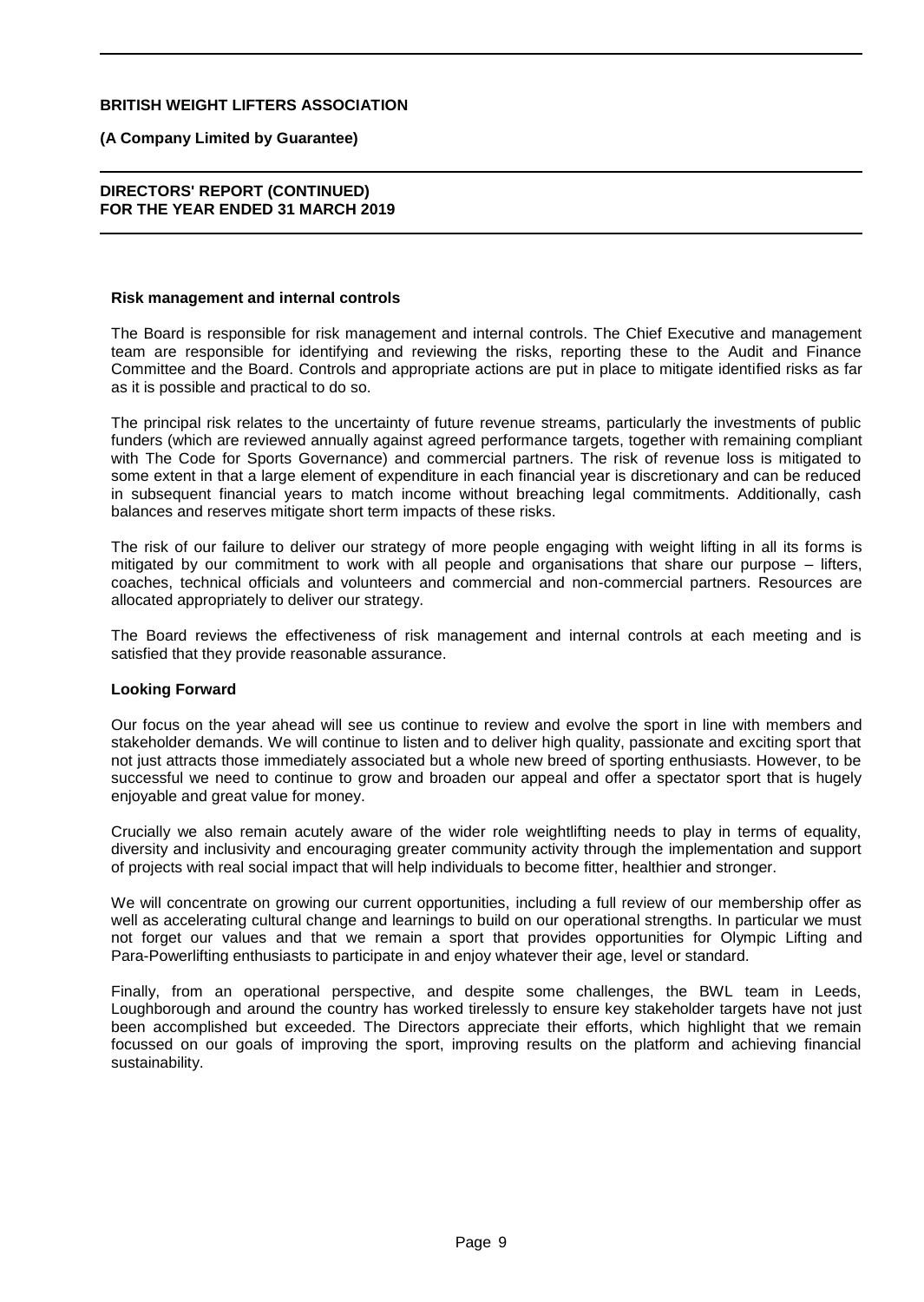#### **(A Company Limited by Guarantee)**

#### **DIRECTORS' REPORT (CONTINUED) FOR THE YEAR ENDED 31 MARCH 2019**

#### **Directors' responsibilities statement**

The directors are responsible for preparing the Directors' Report and the financial statements in accordance with applicable law and regulations.

Company law requires the directors to prepare financial statements for each financial year. Under that law the directors have elected to prepare the financial statements in accordance with applicable law and United Kingdom Accounting Standards (United Kingdom Generally Accepted Accounting Practice), including Financial Reporting Standard 102 'The Financial Reporting Standard applicable in the UK and Republic of Ireland'. Under company law the directors must not approve the financial statements unless they are satisfied that they give a true and fair view of the state of affairs of the Company and of the profit or loss of the Company for that period.

In preparing these financial statements, the directors are required to:

- select suitable accounting policies for the Company's financial statements and then apply them consistently;
- make judgments and accounting estimates that are reasonable and prudent;
- prepare the financial statements on the going concern basis unless it is inappropriate to presume that the Company will continue in business.

The directors are responsible for keeping adequate accounting records that are sufficient to show and explain the Company's transactions and disclose with reasonable accuracy at any time the financial position of the Company and to enable them to ensure that the financial statements comply with the Companies Act 2006. They are also responsible for safeguarding the assets of the Company and hence for taking reasonable steps for the prevention and detection of fraud and other irregularities.

#### **Directors**

The directors who served during the year were:

M Boyd (resigned 18 September 2018) R Ashworth (appointed 18 December 2018) C Eastham (resigned 18 December 2018) M Irani D Knaggs A Metcalfe P Roberts P Rowley OBE (resigned 4 October 2018) K Sotherton G Taylor M Verroken (resigned 8 October 2018) N Wood (appointed 18 December 2018) J Fenwick (appointed 18 December 2018) M Curtain (appointed 18 December 2018)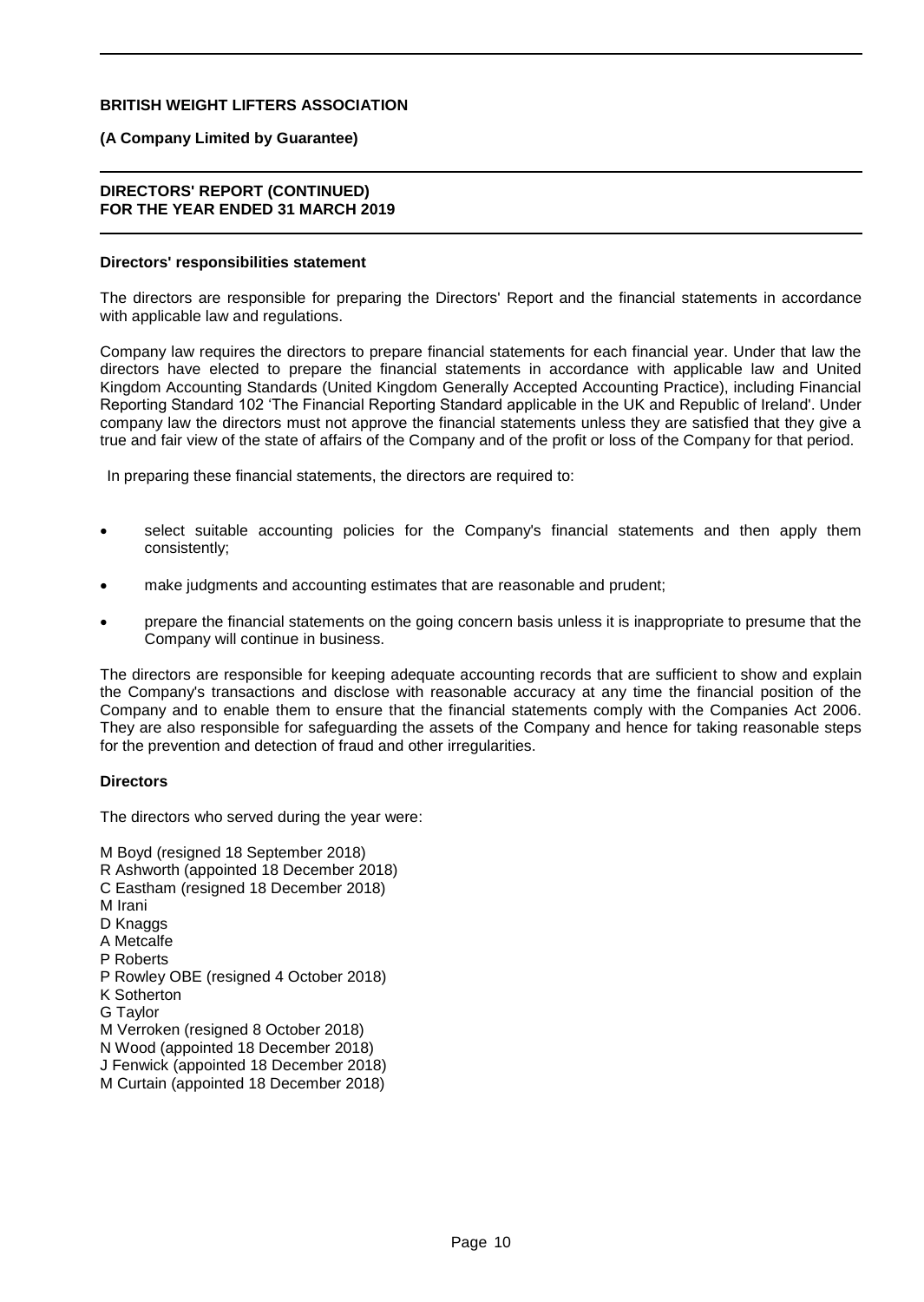#### (A Company Limited by Guarantee)

### **DIRECTORS' REPORT (CONTINUED)** FOR THE YEAR ENDED 31 MARCH 2019

#### **Disclosure of information to auditors**

Each of the persons who are directors at the time when this Directors' Report is approved has confirmed that:

- so far as the director is aware, there is no relevant audit information of which the Company's auditors are unaware, and
- the director has taken all the steps that ought to have been taken as a director in order to be aware of any relevant audit information and to establish that the Company's auditors are aware of that information.

#### **Auditors**

The auditors, Haysmacintyre LLP, will be proposed for reappointment in accordance with section 485 of the Companies Act 2006.

#### Small companies note

In preparing this report, the directors have taken advantage of the small companies exemptions provided by section 415A of the Companies Act 2006.

This report was approved by the board on  $26\sqrt{3}\sqrt{11}$ 

and signed on its behalf.

MR Martin

M Martin **Company Secretary**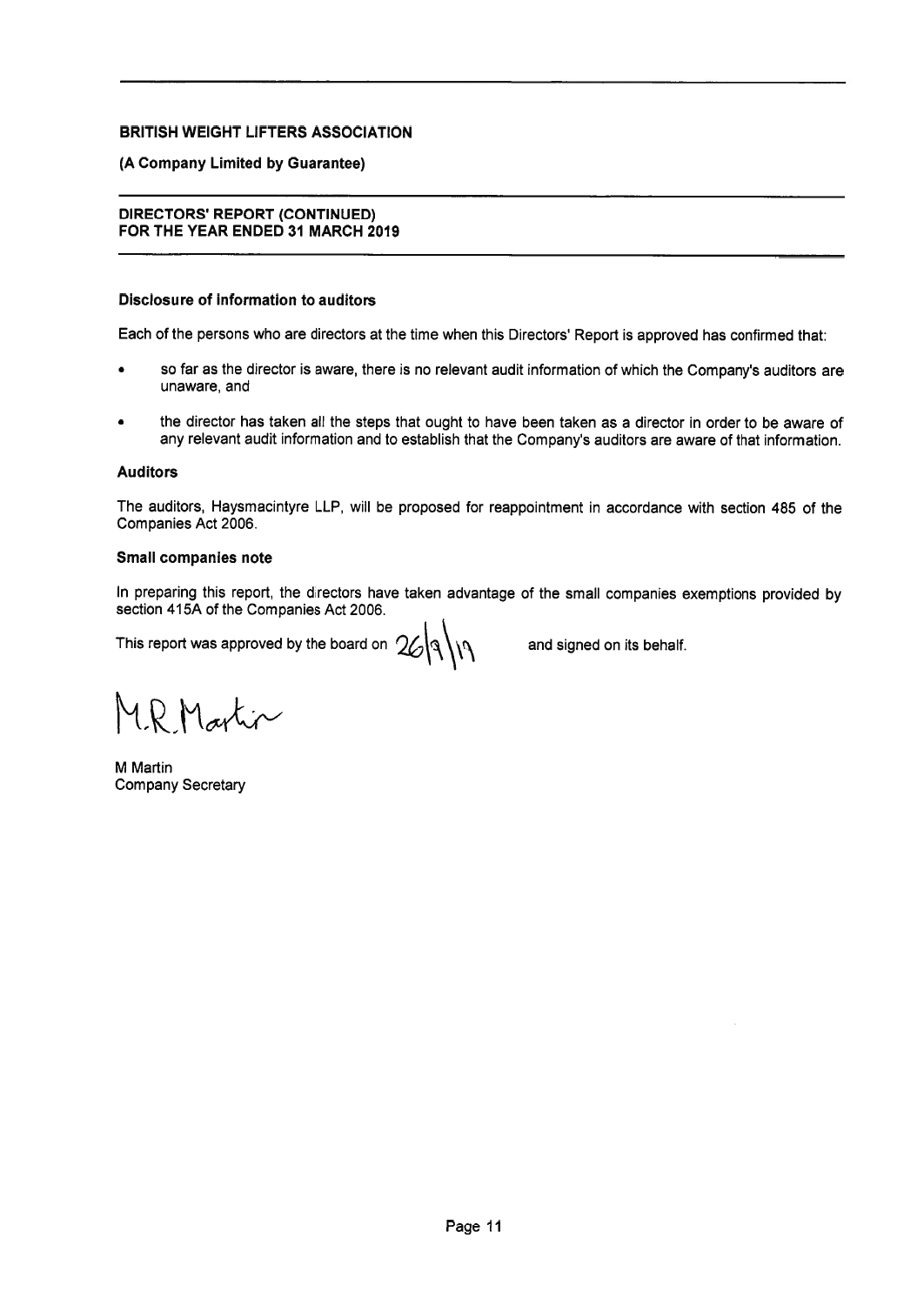### **(A Company Limited by Guarantee)**

## **INDEPENDENT AUDITORS' REPORT TO THE MEMBERS OF BRITISH WEIGHT LIFTERS ASSOCIATION**

#### **Opinion**

We have audited the financial statements of British Weight Lifters Association (the 'Company') for the year ended 31 March 2019, which comprise the Statement of Comprehensive Income, the Balance Sheet and the related notes, including a summary of significant accounting policies. The financial reporting framework that has been applied in their preparation is applicable law and United Kingdom Accounting Standards, including Financial Reporting Standard 102 'The Financial Reporting Standard applicable in the UK and Republic of Ireland' (United Kingdom Generally Accepted Accounting Practice).

In our opinion the financial statements:

- give a true and fair view of the state of the Company's affairs as at 31 March 2019 and of its profit for the year then ended;
- have been properly prepared in accordance with United Kingdom Generally Accepted Accounting Practice; and
- have been prepared in accordance with the requirements of the Companies Act 2006.

#### **Basis for opinion**

We conducted our audit in accordance with International Standards on Auditing (UK) (ISAs (UK)) and applicable law. Our responsibilities under those standards are further described in the Auditors' responsibilities for the audit of the financial statements section of our report. We are independent of the Company in accordance with the ethical requirements that are relevant to our audit of the financial statements in the United Kingdom, including the Financial Reporting Council's Ethical Standard, and we have fulfilled our other ethical responsibilities in accordance with these requirements. We believe that the audit evidence we have obtained is sufficient and appropriate to provide a basis for our opinion.

#### **Conclusions relating to going concern**

We have nothing to report in respect of the following matters in relation to which the ISAs (UK) require us to report to you where:

- the directors' use of the going concern basis of accounting in the preparation of the financial statements is not appropriate; or
- the directors have not disclosed in the financial statements any identified material uncertainties that may cast significant doubt about the Company's ability to continue to adopt the going concern basis of accounting for a period of at least twelve months from the date when the financial statements are authorised for issue.

#### **Other information**

The directors are responsible for the other information. The other information comprises the information included in the Annual Report, other than the financial statements and our Auditors' Report thereon. Our opinion on the financial statements does not cover the other information and, except to the extent otherwise explicitly stated in our report, we do not express any form of assurance conclusion thereon.

In connection with our audit of the financial statements, our responsibility is to read the other information and, in doing so, consider whether the other information is materially inconsistent with the financial statements or our knowledge obtained in the audit or otherwise appears to be materially misstated. If we identify such material inconsistencies or apparent material misstatements, we are required to determine whether there is a material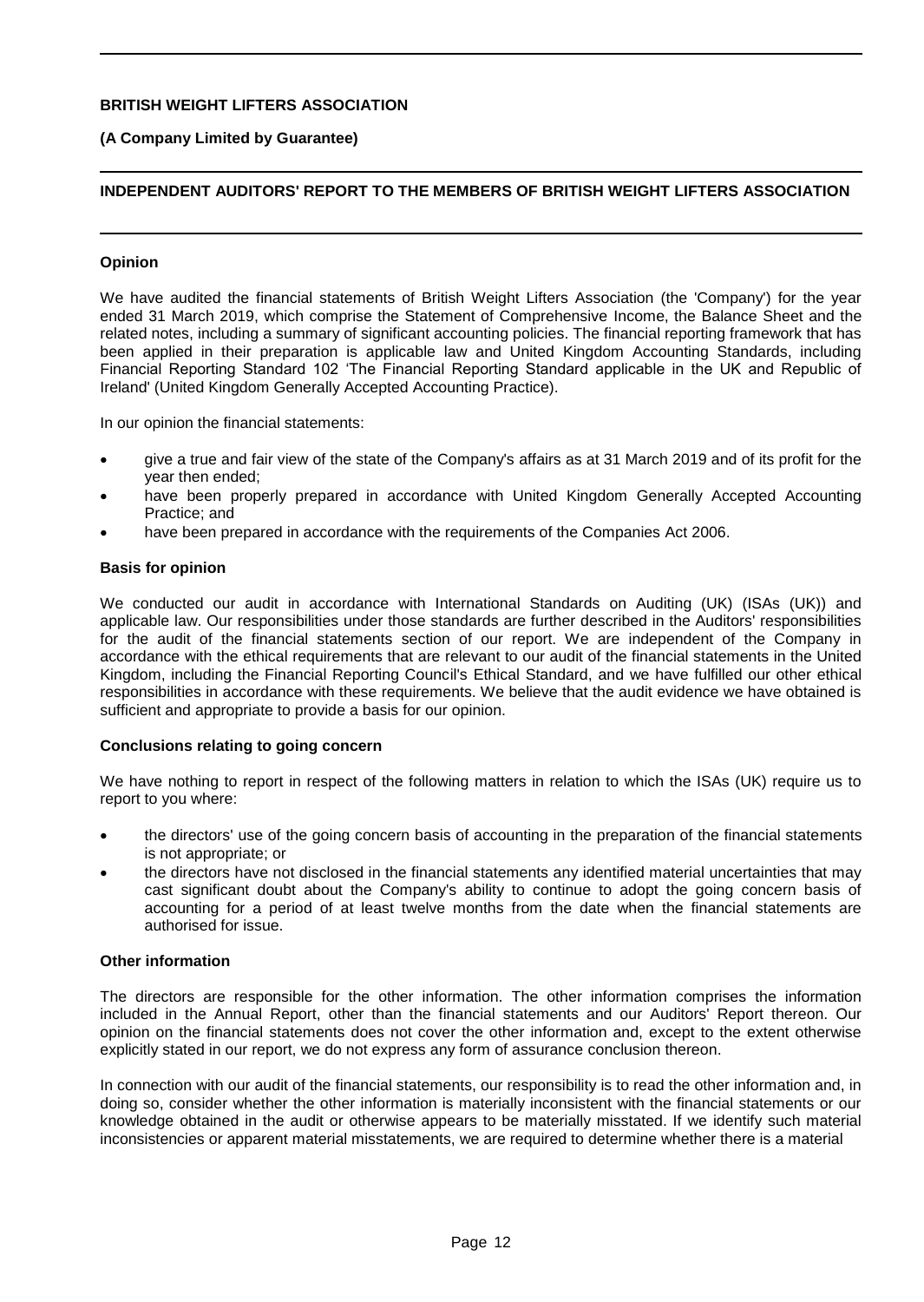#### **(A Company Limited by Guarantee)**

## **INDEPENDENT AUDITORS' REPORT TO THE MEMBERS OF BRITISH WEIGHT LIFTERS ASSOCIATION (CONTINUED)**

misstatement in the financial statements or a material misstatement of the other information. If, based on the work we have performed, we conclude that there is a material misstatement of this other information, we are required to report that fact.

We have nothing to report in this regard.

#### **Opinion on other matters prescribed by the Companies Act 2006**

In our opinion, based on the work undertaken in the course of the audit:

- the information given in the Directors' Report for the financial year for which the financial statements are prepared is consistent with the financial statements; and
- the Directors' Report has been prepared in accordance with applicable legal requirements.

#### **Matters on which we are required to report by exception**

In the light of the knowledge and understanding of the Company and its environment obtained in the course of the audit, we have not identified material misstatements in the Directors' Report.

We have nothing to report in respect of the following matters in relation to which the Companies Act 2006 requires us to report to you if, in our opinion:

- adequate accounting records have not been kept, or returns adequate for our audit have not been received from branches not visited by us; or
- the financial statements are not in agreement with the accounting records and returns; or
- certain disclosures of directors' remuneration specified by law are not made; or
- we have not received all the information and explanations we require for our audit; or
- the directors were not entitled to prepare the financial statements in accordance with the small companies regime and take advantage of the small companies' exemptions in preparing the Directors' Report and from the requirement to prepare a Strategic Report.

#### **Responsibilities of directors**

As explained more fully in the Directors' Responsibilities Statement on page 10, the directors are responsible for the preparation of the financial statements and for being satisfied that they give a true and fair view, and for such internal control as the directors determine is necessary to enable the preparation of financial statements that are free from material misstatement, whether due to fraud or error.

In preparing the financial statements, the directors are responsible for assessing the Company's ability to continue as a going concern, disclosing, as applicable, matters related to going concern and using the going concern basis of accounting unless the directors either intend to liquidate the Company or to cease operations, or have no realistic alternative but to do so.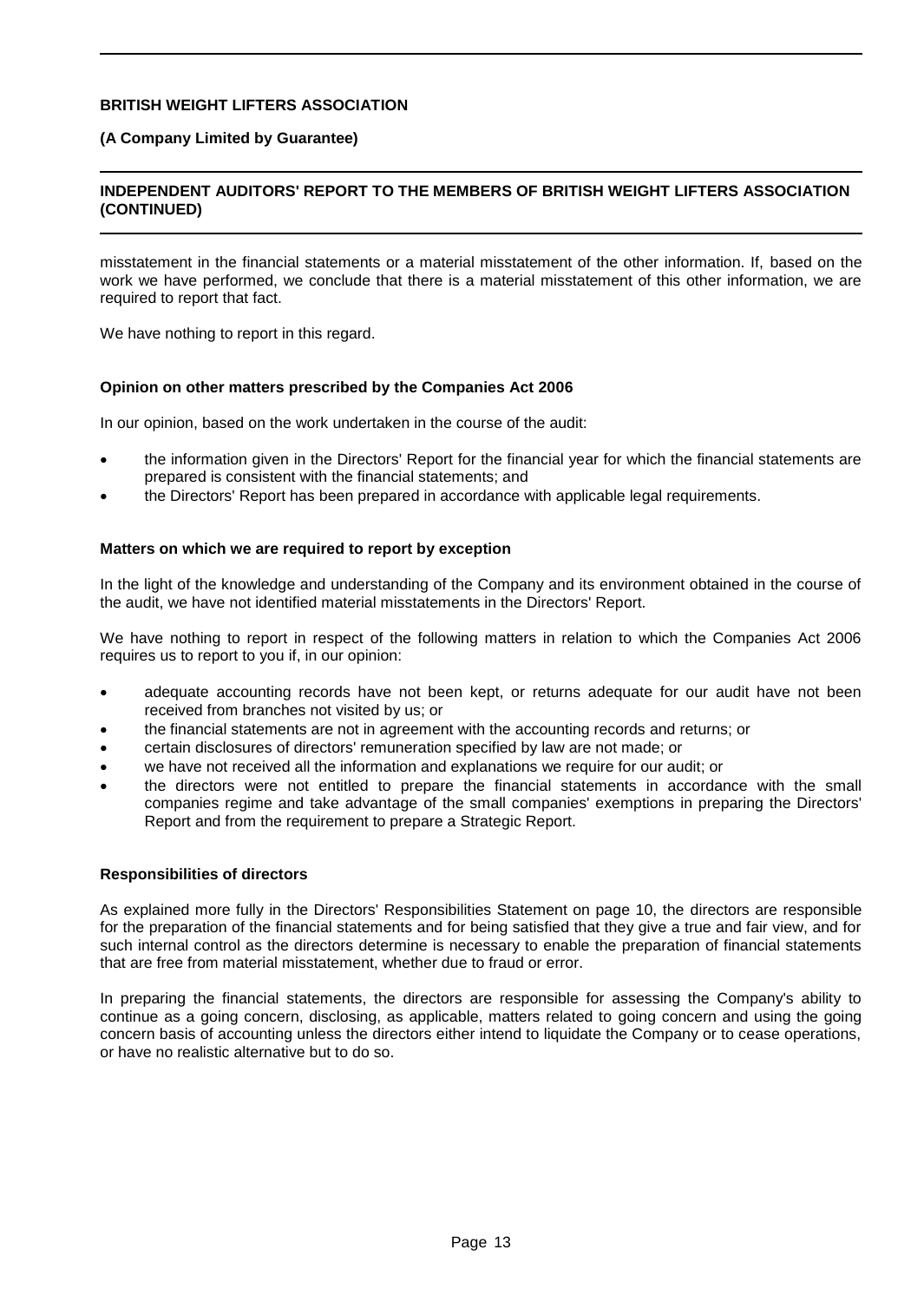#### (A Company Limited by Guarantee)

#### **SCHEDULE TO THE DETAILED ACCOUNTS** FOR THE YEAR ENDED 31 MARCH 2019

#### Auditors' responsibilities for the audit of the financial statements

Our objectives are to obtain reasonable assurance about whether the financial statements as a whole are free from material misstatement, whether due to fraud or error, and to issue an Auditors' Report that includes our opinion. Reasonable assurance is a high level of assurance, but is not a quarantee that an audit conducted in accordance with ISAs (UK) will always detect a material misstatement when it exists. Misstatements can arise from fraud or error and are considered material if, individually or in the aggregate, they could reasonably be expected to influence the economic decisions of users taken on the basis of these financial statements.

A further description of our responsibilities for the audit of the financial statements is located on the Financial Reporting Council's website at: www.frc.org.uk/auditorsresponsibilities. This description forms part of our Auditors' Report.

#### Use of our report

This report is made solely to the Company's members, as a body, in accordance with Chapter 3 of Part 16 of the Companies Act 2006. Our audit work has been undertaken so that we might state to the Company's members those matters we are required to state to them in an Auditors' Report and for no other purpose. To the fullest extent permitted by law, we do not accept or assume responsibility to anyone other than the Company and the Company's members, as a body, for our audit work, for this report, or for the opinions we have formed.

Jeremy Beard (Senior Statutory Auditor)

for and on behalf of **Haysmacintyre LLP** 

**Statutory Auditors** 

10 Queen Street Place London EC4R 1AG

Date: 26 SEPTERURER 209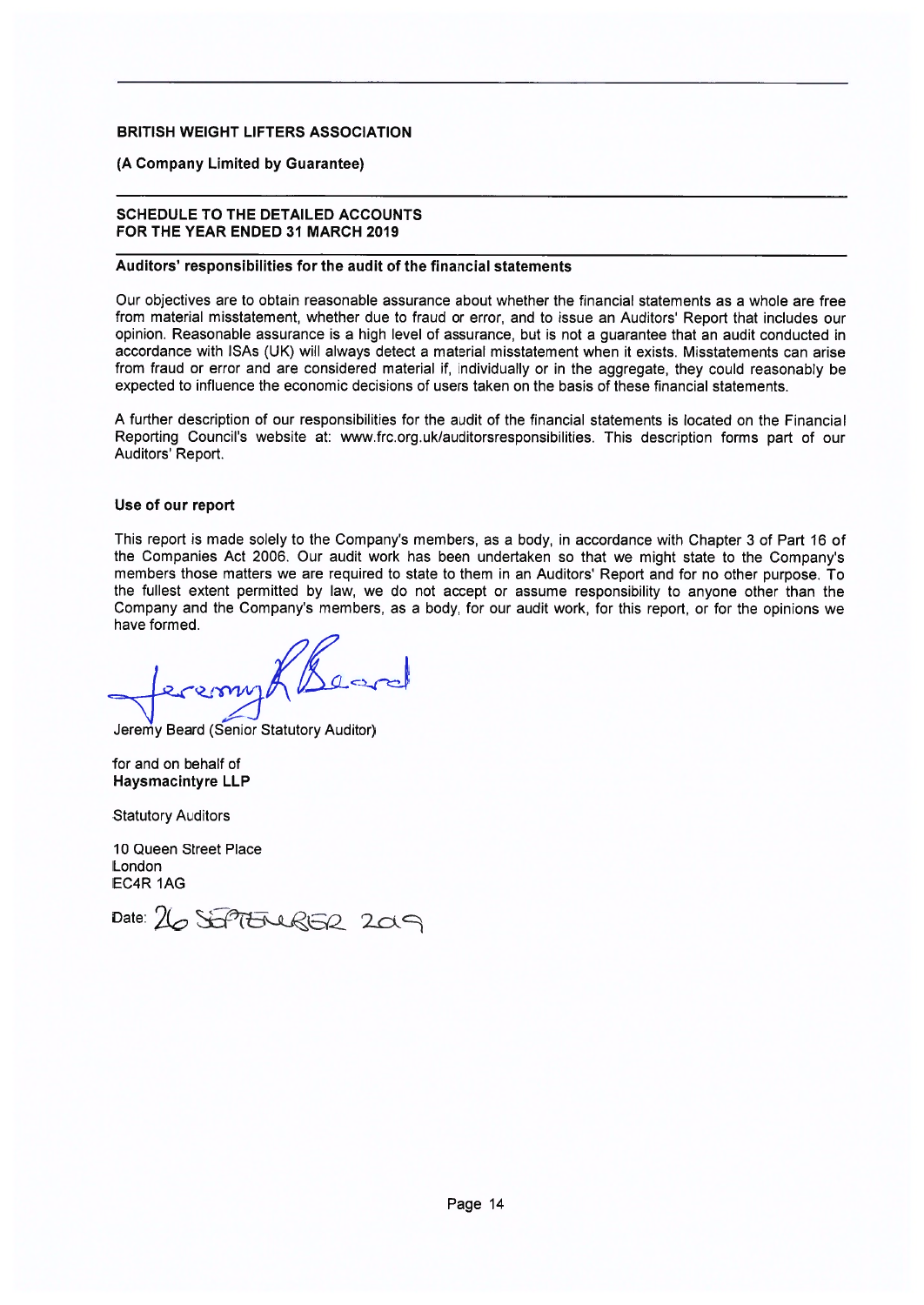## **(A Company Limited by Guarantee)**

## **STATEMENT OF COMPREHENSIVE INCOME FOR THE YEAR ENDED 31 MARCH 2019**

|                                        | <b>Note</b> | 2019<br>£   | 2018<br>£   |
|----------------------------------------|-------------|-------------|-------------|
| Income                                 | 3           | 1,395,230   | 1,523,466   |
| Administrative expenses                |             | (1,388,264) | (1,460,200) |
| <b>Operating profit</b>                |             | 6,966       | 63,266      |
| Interest receivable and similar income |             | 352         | 97          |
| <b>Profit before tax</b>               |             | 7,318       | 63,363      |
| Tax on profit                          |             | (74)        | (18)        |
| Profit for the financial year          |             | 7,244       | 63,345      |

There was no other comprehensive income for 2019 (2018:£NIL).

The notes on pages 17 to 24 form part of these financial statements.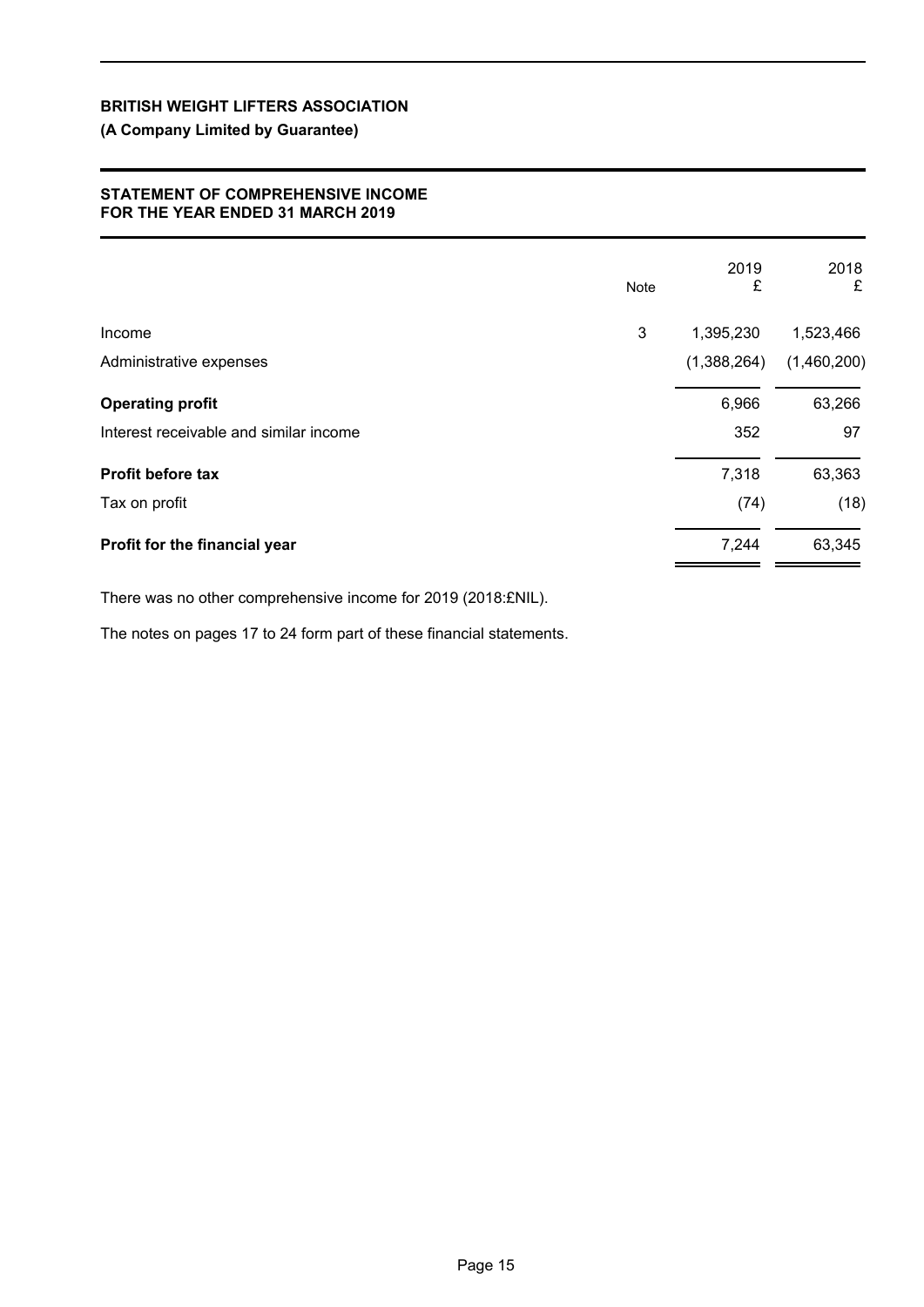## **BRITISH WEIGHT LIFTERS ASSOCIATION** (A Company Limited by Guarantee) REGISTERED NUMBER:00586136

#### **BALANCE SHEET AS AT 31 MARCH 2019**

|                                                   | Note           |            | 2019<br>£ |            | 2018<br>£ |
|---------------------------------------------------|----------------|------------|-----------|------------|-----------|
| <b>Fixed assets</b>                               |                |            |           |            |           |
| Tangible assets                                   | 5              |            | 21,247    |            | 21,520    |
| Investments                                       | 6              |            | 100       |            | 100       |
|                                                   |                |            | 21,347    |            | 21,620    |
| <b>Current assets</b>                             |                |            |           |            |           |
| <b>Stocks</b>                                     | $\overline{7}$ | 1,979      |           | 4,108      |           |
| Debtors: amounts falling due within one year      | 8              | 43,282     |           | 31,081     |           |
| Cash at bank and in hand                          | 9              | 281,293    |           | 308,483    |           |
|                                                   |                | 326,554    |           | 343,672    |           |
| Creditors: amounts falling due within one<br>year | 10             | (240, 261) |           | (264, 896) |           |
| <b>Net current assets</b>                         |                |            | 86,293    |            | 78,776    |
| <b>Total assets less current liabilities</b>      |                |            | 107,640   |            | 100,396   |
| <b>Net assets</b>                                 |                |            | 107,640   |            | 100,396   |
| <b>Capital and reserves</b>                       |                |            |           |            |           |
| Profit and loss account                           |                |            | 107,640   |            | 100,396   |
|                                                   |                |            | 107,640   |            | 100,396   |
|                                                   |                |            |           |            |           |

The financial statements have been prepared in accordance with the provisions applicable to companies subject to the small companies regime and in accordance with the provisions of FRS 102 Section 1A - small entities.

The financial statements were approved and authorised for issue by the board and were signed on its behalf on

26/9/2019

**A Metcalfe Director** 

The notes on pages 17 to 24 form part of these financial statements.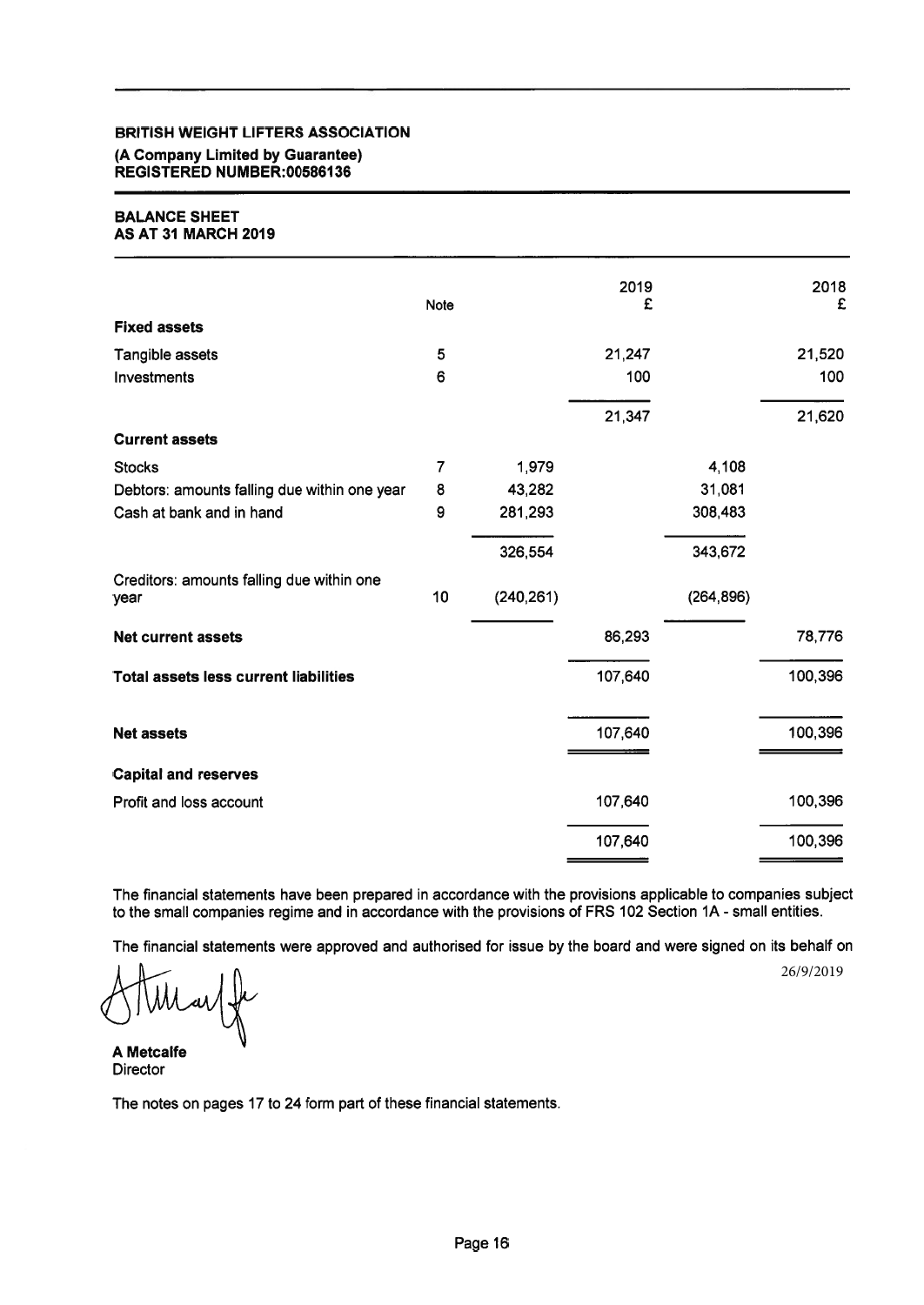#### **(A Company Limited by Guarantee)**

#### **NOTES TO THE FINANCIAL STATEMENTS FOR THE YEAR ENDED 31 MARCH 2019**

#### **1. General information**

British Weight Lifters Association is a company limited by guarantee. Its registered office and trading address is First Floor Office Suite, St Ann's Mill, Commercial Road, Leeds, LS5 3AE.

#### **2. Accounting policies**

#### **2.1 Basis of preparation of financial statements**

The financial statements have been prepared under the historical cost convention unless otherwise specified within these accounting policies and in accordance with Section 1A of Financial Reporting Standard 102, the Financial Reporting Standard applicable in the UK and the Republic of Ireland and the Companies Act 2006.

The following principal accounting policies have been applied:

#### **2.2 Revenue**

Revenue is recognised to the extent that it is probable that the economic benefits will flow to the Company and the revenue can be reliably measured. Revenue is measured as the fair value of the consideration received or receivable, excluding discounts, rebates, value added tax and other sales taxes. The following criteria must also be met before revenue is recognised:

#### **Grant income**

Grant income is recognised against relevant expenditure in the period in which it arises. Amounts received in respect of future periods are included in deferred income on the Statement of Financial Position.

#### **Other income**

Other income is recognised during the period in which it arises. Income received in respect to services or goods provided in a different period is deferred or accrued as required. Income is only recognised when the following conditions are satisfied:

- the Company has transferred the significant risks and rewards of ownership to the buyer;
- the amount of revenue can be measured reliably;
- it is probable that the Company will receive the consideration due under the transaction; and the costs incurred or to be incurred in respect of the transaction can be measured reliably.

#### **2.3 Operating leases: the Company as lessee**

Rentals paid under operating leases are charged to the Statement of Comprehensive Income on a straight line basis over the lease term.

Benefits received and receivable as an incentive to sign an operating lease are recognised on a straight line basis over the lease term, unless another systematic basis is representative of the time pattern of the lessee's benefit from the use of the leased asset.

The Company has taken advantage of the optional exemption available on transition to FRS 102 which allows lease incentives on leases entered into before the date of transition to the standard 01 April 2017 to continue to be charged over the period to the first market rent review rather than the term of the lease.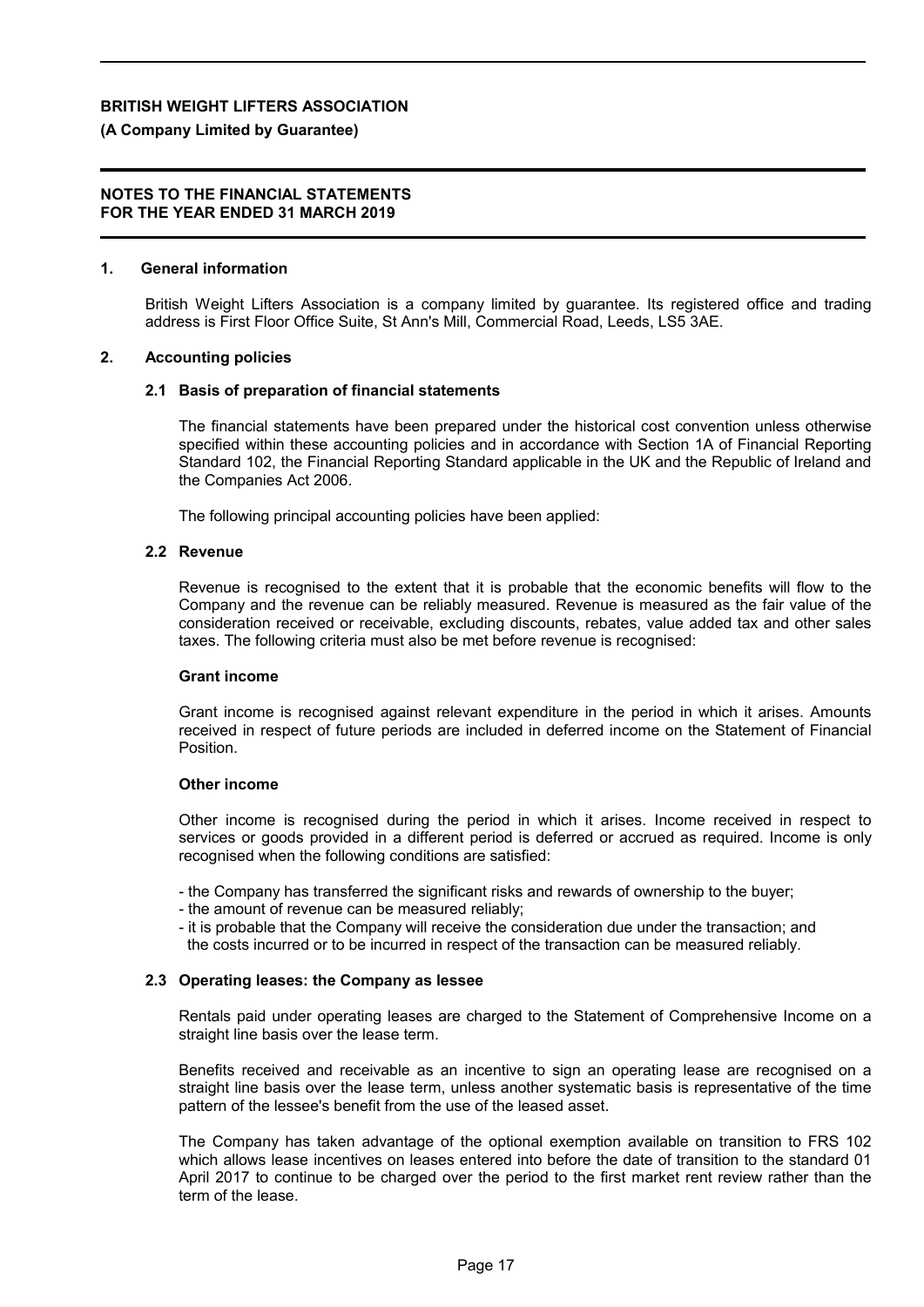#### **(A Company Limited by Guarantee)**

## **NOTES TO THE FINANCIAL STATEMENTS FOR THE YEAR ENDED 31 MARCH 2019**

#### **2. Accounting policies (continued)**

#### **2.4 Interest income**

Interest income is recognised in the Statement of Comprehensive Income using the effective interest method.

#### **2.5 Taxation**

Tax is recognised in the Statement of Comprehensive Income, except that a charge attributable to an item of income and expense recognised as other comprehensive income or to an item recognised directly in equity is also recognised in other comprehensive income or directly in equity respectively.

The current income tax charge is calculated on the basis of tax rates and laws that have been enacted or substantively enacted by the balance sheet date in the countries where the Company operates and generates income.

#### **2.6 Intangible assets**

Intangible assets are initially recognised at cost. After recognition, under the cost model, intangible assets are measured at cost less any accumulated amortisation and any accumulated impairment losses.

All intangible assets are considered to have a finite useful life. If a reliable estimate of the useful life cannot be made, the useful life shall not exceed ten years.

#### **2.7 Tangible fixed assets**

Tangible fixed assets under the cost model are stated at historical cost less accumulated depreciation and any accumulated impairment losses. Historical cost includes expenditure that is directly attributable to bringing the asset to the location and condition necessary for it to be capable of operating in the manner intended by management.

Depreciation is charged so as to allocate the cost of assets less their residual value over their estimated useful lives, using the straight-line or reducing balance method (as stated).

Depreciation is provided on the following basis:

| <b>Fixtures and fittings</b> | - 12.5% reducing balance  |
|------------------------------|---------------------------|
| Office equipment             | - 3-4 years straight line |
| Other fixed assets           | - 4 years straight line   |

The assets' residual values, useful lives and depreciation methods are reviewed, and adjusted prospectively if appropriate, or if there is an indication of a significant change since the last reporting date.

Gains and losses on disposals are determined by comparing the proceeds with the carrying amount and are recognised in the Statement of Comprehensive Income.

#### **2.8 Valuation of investments**

Investments in subsidiaries are measured at cost less accumulated impairment.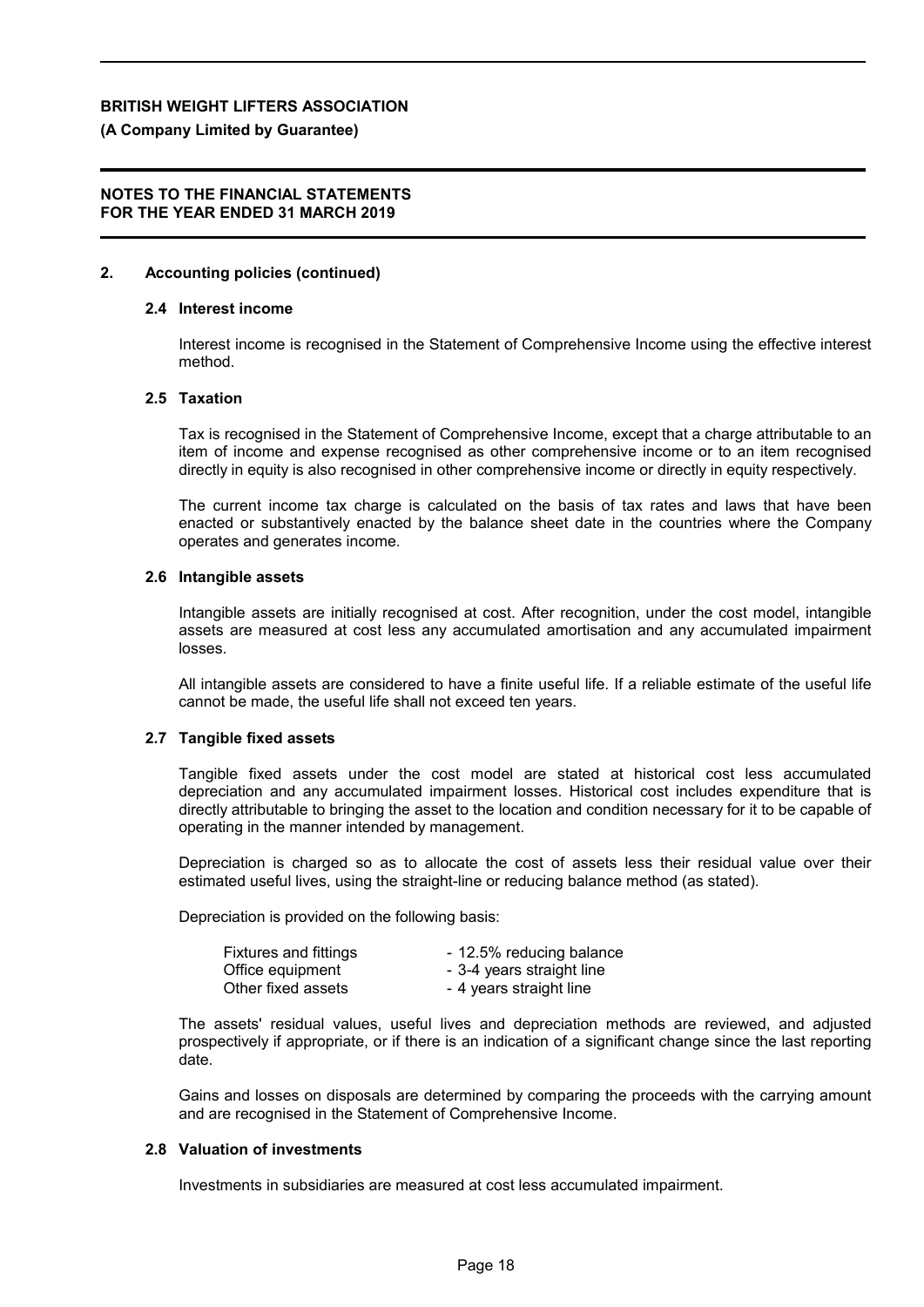#### **(A Company Limited by Guarantee)**

### **NOTES TO THE FINANCIAL STATEMENTS FOR THE YEAR ENDED 31 MARCH 2019**

#### **2. Accounting policies (continued)**

#### **2.9 Stocks**

Stocks are stated at the lower of cost and net realisable value, being the estimated selling price less costs to complete and sell. Cost is based on the cost of purchase on a first in, first out basis. Work in progress and finished goods include labour and attributable overheads.

At each balance sheet date, stocks are assessed for impairment. If stock is impaired, the carrying amount is reduced to its selling price less costs to complete and sell. The impairment loss is recognised immediately in profit or loss.

#### **2.10 Debtors**

Short term debtors are measured at transaction price, less any impairment. Loans receivable are measured initially at fair value, net of transaction costs, and are measured subsequently at amortised cost using the effective interest method, less any impairment.

#### **2.11 Cash and cash equivalents**

Cash is represented by cash in hand and deposits with financial institutions repayable without penalty on notice of not more than 24 hours. Cash equivalents are highly liquid investments that mature in no more than three months from the date of acquisition and that are readily convertible to known amounts of cash with insignificant risk of change in value.

#### **2.12 Creditors**

Short term creditors are measured at the transaction price. Other financial liabilities, including bank loans, are measured initially at fair value, net of transaction costs, and are measured subsequently at amortised cost using the effective interest method.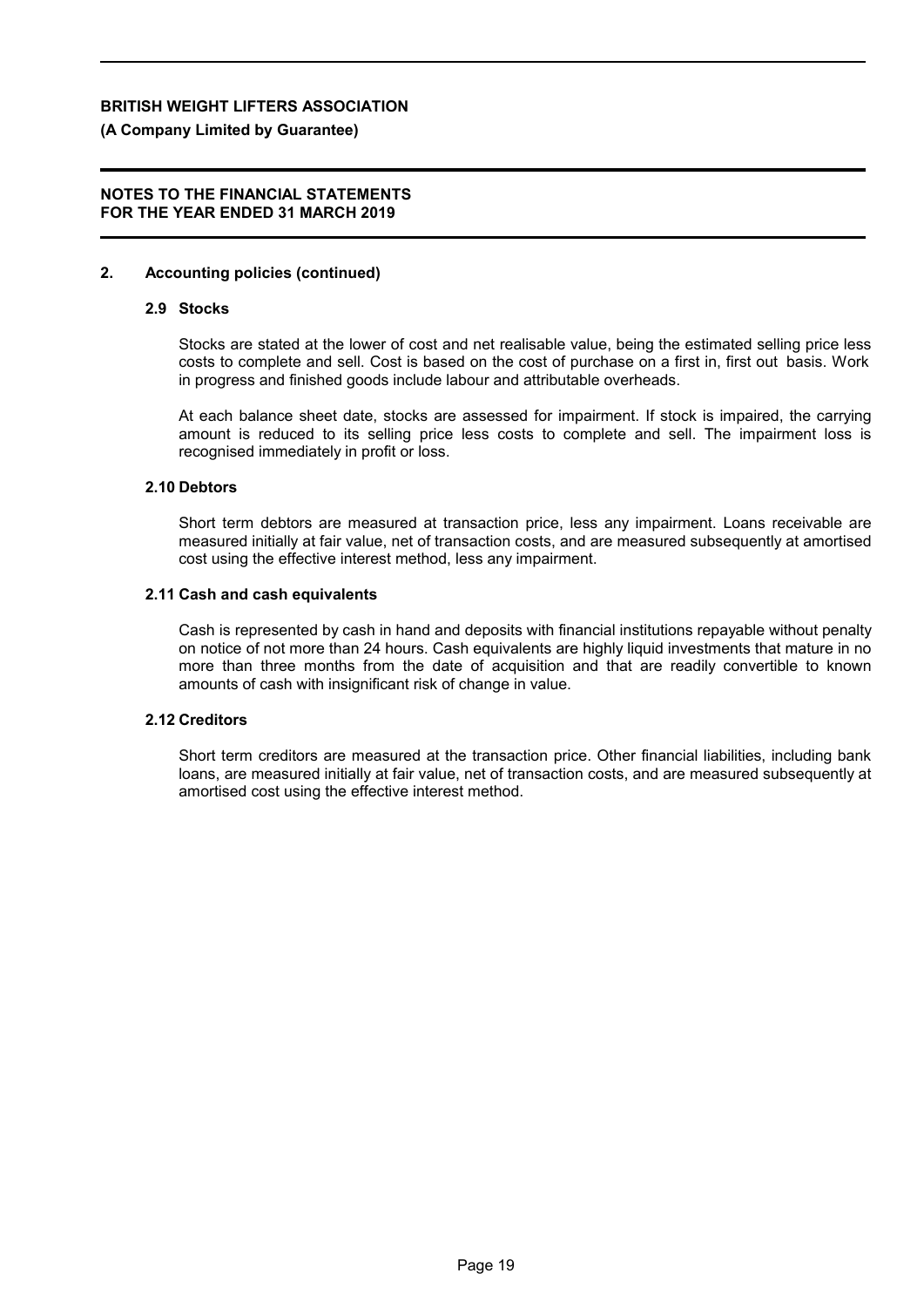## **(A Company Limited by Guarantee)**

### **NOTES TO THE FINANCIAL STATEMENTS FOR THE YEAR ENDED 31 MARCH 2019**

## **2. Accounting policies (continued)**

#### **2.13 Financial instruments**

The Company only enters into basic financial instrument transactions that result in the recognition of financial assets and liabilities like trade and other debtors and creditors, loans from banks and other third parties, loans to related parties and investments in non-puttable ordinary shares.

## **3. Income**

An analysis of turnover by class of business is as follows:

|                   | 2019      | 2018      |
|-------------------|-----------|-----------|
|                   | £         | £         |
| Course income     | 283,409   | 207,573   |
| Other income      | 97,871    | 108,154   |
| Grant income      | 921,778   | 1,133,723 |
| Membership income | 92,172    | 74,017    |
|                   | 1,395,230 | 1,523,467 |

All turnover arose within the United Kingdom.

## **4. Employees**

The average monthly number of employees, including directors, during the year was 18 (2018 - 15).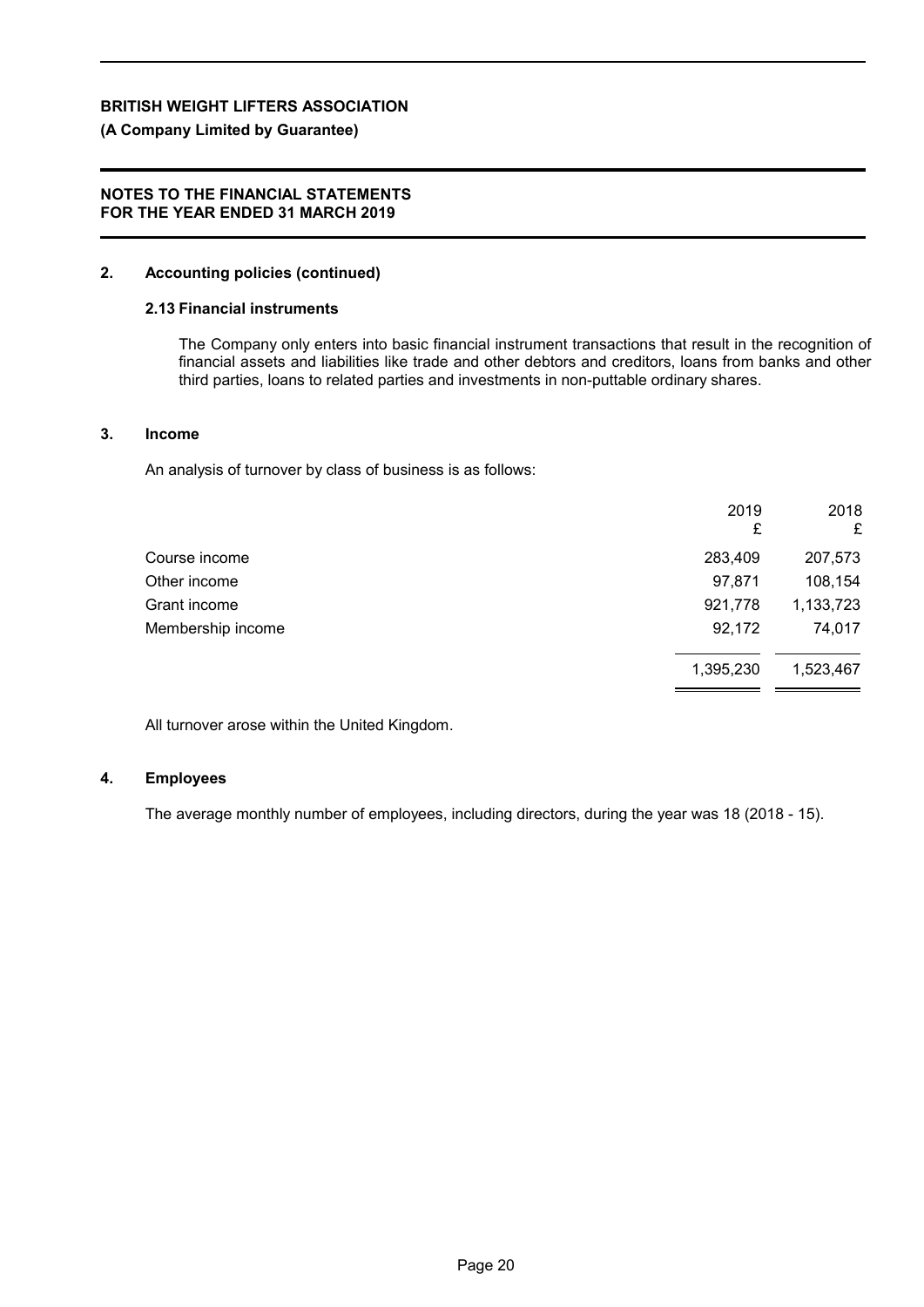## **(A Company Limited by Guarantee)**

## **NOTES TO THE FINANCIAL STATEMENTS FOR THE YEAR ENDED 31 MARCH 2019**

## **5. Tangible fixed assets**

|                                     | <b>Fixtures and</b><br>fittings<br>£ | Office<br>equipment<br>£ | Other<br>equipment<br>£ | Total<br>£ |
|-------------------------------------|--------------------------------------|--------------------------|-------------------------|------------|
| <b>Cost or valuation</b>            |                                      |                          |                         |            |
| At 1 April 2018                     | 11,407                               | 41,934                   | 19,106                  | 72,447     |
| Additions                           |                                      | 12,018                   |                         | 12,018     |
| <b>Disposals</b>                    |                                      | (30, 693)                |                         | (30, 693)  |
| At 31 March 2019                    | 11,407                               | 23,259                   | 19,106                  | 53,772     |
| <b>Depreciation</b>                 |                                      |                          |                         |            |
| At 1 April 2018                     | 2,720                                | 34,090                   | 14,117                  | 50,927     |
| Charge for the year on owned assets | 1,086                                | 8,068                    | 3,137                   | 12,291     |
| Disposals                           |                                      | (30, 693)                |                         | (30, 693)  |
| At 31 March 2019                    | 3,806                                | 11,465                   | 17,254                  | 32,525     |
| Net book value                      |                                      |                          |                         |            |
| At 31 March 2019                    | 7,601                                | 11,794                   | 1,852                   | 21,247     |
| At 31 March 2018                    | 8,687                                | 7,844                    | 4,989                   | 21,520     |

## **6. Fixed asset investments**

|                          | Investments in<br>subsidiary<br>companies<br>£ |
|--------------------------|------------------------------------------------|
| <b>Cost or valuation</b> |                                                |
| At 1 April 2018          | 100                                            |
| At 31 March 2019         | 100                                            |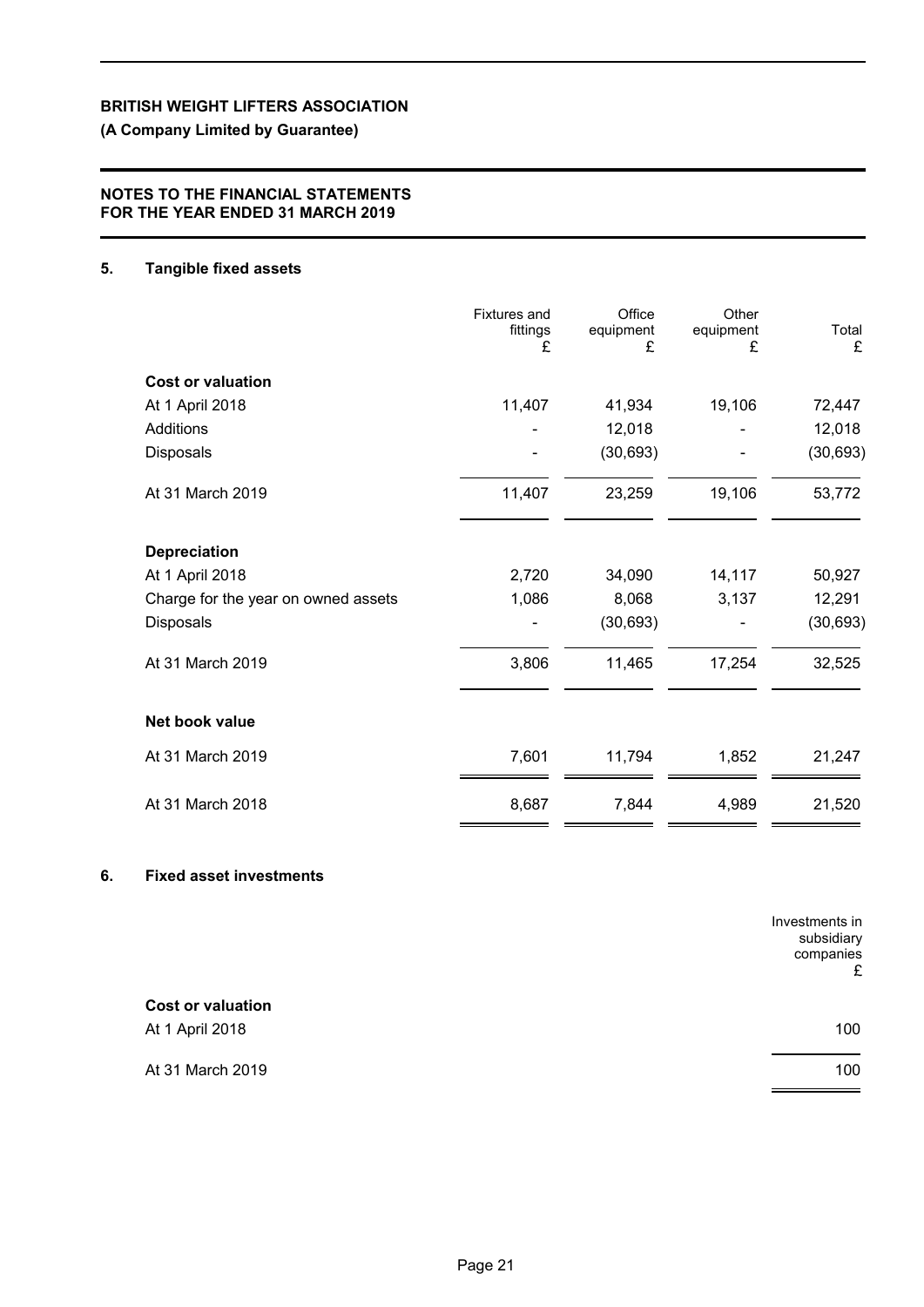## **(A Company Limited by Guarantee)**

## **NOTES TO THE FINANCIAL STATEMENTS FOR THE YEAR ENDED 31 MARCH 2019**

| 7.  | <b>Stocks</b>                                  |            |            |
|-----|------------------------------------------------|------------|------------|
|     |                                                | 2019       | 2018       |
|     | Finished goods and goods for resale            | £<br>1,979 | £<br>4,108 |
|     |                                                |            |            |
|     |                                                | 1,979      | 4,108      |
|     |                                                |            |            |
| 8.  | <b>Debtors</b>                                 |            |            |
|     |                                                | 2019<br>£  | 2018<br>£  |
|     | Trade debtors                                  | 24,532     | 5,450      |
|     | Prepayments and accrued income                 | 18,750     | 25,631     |
|     |                                                | 43,282     | 31,081     |
| 9.  | <b>Cash and cash equivalents</b>               |            |            |
|     |                                                |            |            |
|     |                                                | 2019<br>£  | 2018<br>£  |
|     | Cash at bank and in hand                       | 281,293    | 308,483    |
|     |                                                | 281,293    | 308,483    |
|     |                                                |            |            |
| 10. | Creditors: Amounts falling due within one year |            |            |
|     |                                                | 2019<br>£  | 2018<br>£  |
|     | Trade creditors                                | 37,872     | 50,653     |
|     | Corporation tax                                | 99         | 25         |
|     | Other taxation and social security             | 14,909     | 16,096     |
|     | Other creditors                                | 10,653     | 2,119      |
|     | Accruals and deferred income                   | 176,728    | 196,003    |
|     |                                                | 240,261    | 264,896    |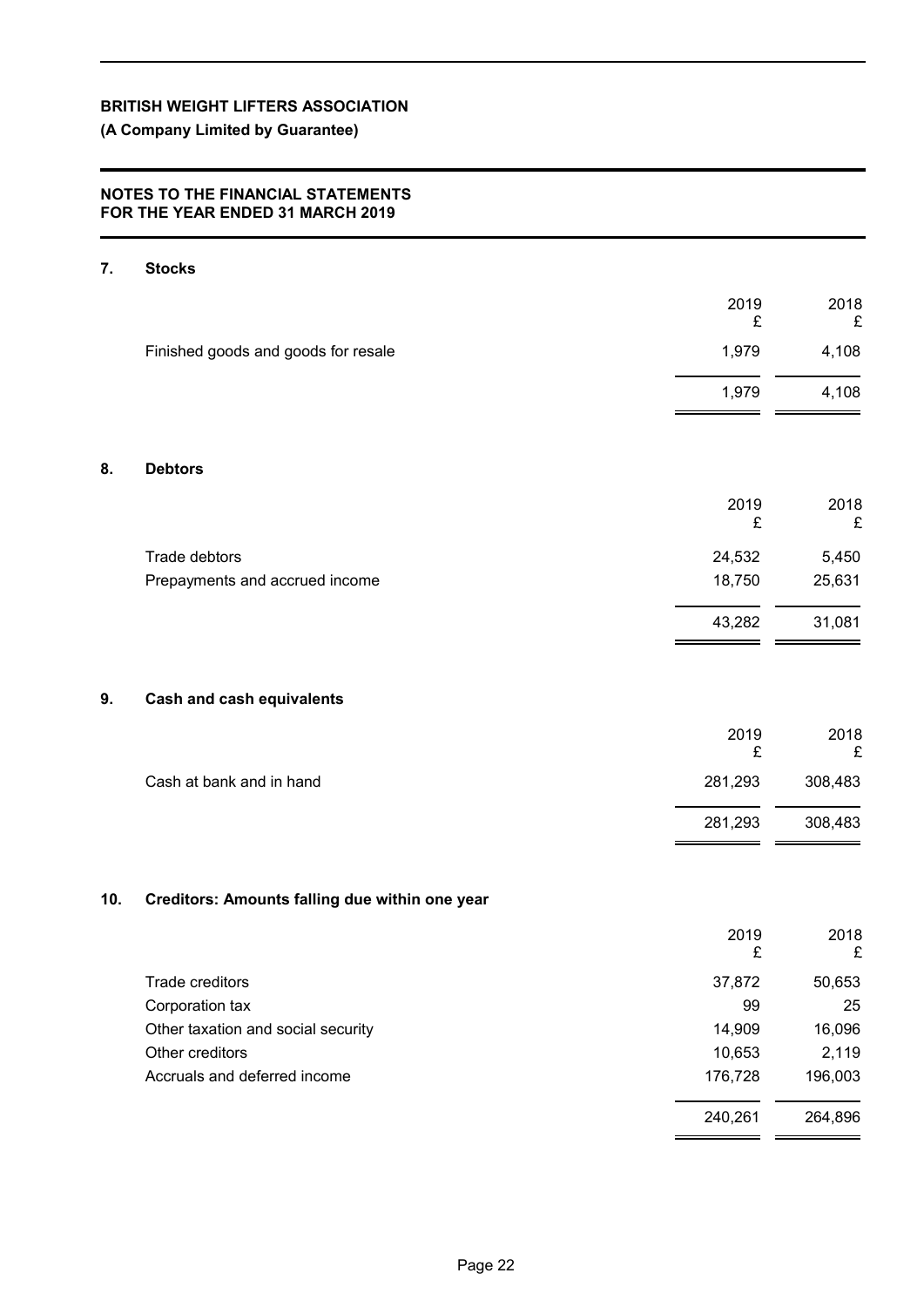## **(A Company Limited by Guarantee)**

#### **NOTES TO THE FINANCIAL STATEMENTS FOR THE YEAR ENDED 31 MARCH 2019**

#### **11. Company status**

The company is a private company limited by guarantee and consequently does not have share capital. Each of the members is liable to contribute an amount not exceeding £1 towards the assets of the company in the event of liquidation.

#### **12. Commitments under operating leases**

At 31 March 2019 the Company had future minimum lease payments under non-cancellable operating leases as follows:

|                                              | 2019<br>£ | 2018<br>£ |
|----------------------------------------------|-----------|-----------|
| Not later than 1 year                        | 7,500     | 7,500     |
| Later than 1 year and not later than 5 years | 9,375     | 16,875    |
|                                              | 16.875    | 24,375    |
|                                              |           |           |

## **13. Related party transactions**

During the year key management personnel received remuneration of £100,505 (2018: £106,480). Key management personnel are considered to consist of 2 (2018: 3) directors.

During the year, P Rowley, non-executive director, received remuneration as Chairman of £6,000 (2018: £12,000). P Roberts, non-executive director, received remuneration as Chairman of £7,200 (2018: £nil).